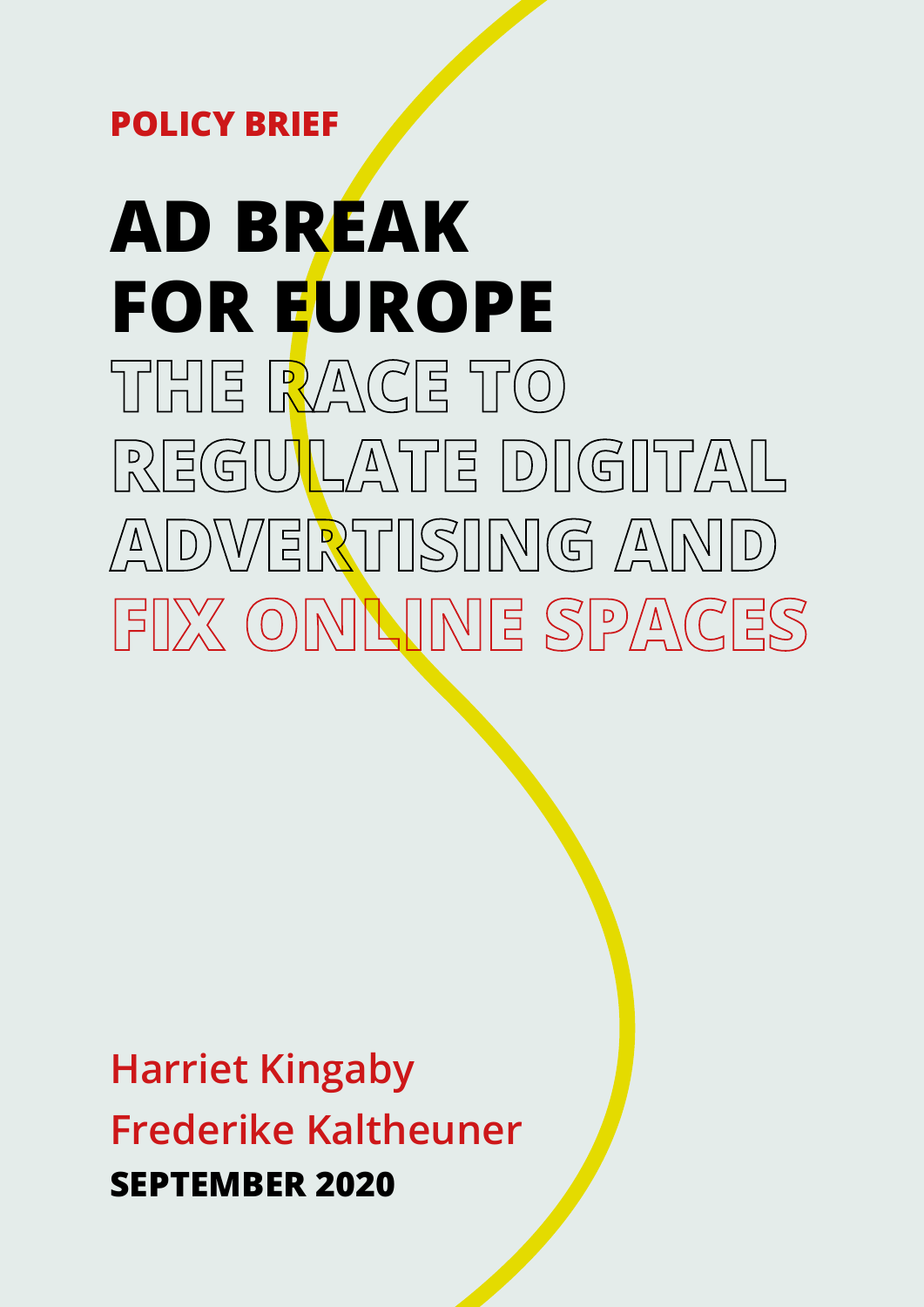



**[Harriet Kingaby](mailto:hello%40harrietkingaby.com?subject=) is co-chair of The Conscious Advertising Network and a Mozilla Open Web Fellow hosted by Consumers International. Her work has covered communications, advertising and research on topics from artificial intelligence in advertising to climate misinformation.** 

**[Frederike Kaltheuner](mailto:mail%40frederike-kaltheuner.com?subject=) is a tech policy analyst, researcher and advocate for justice in a world made of data. She is a 2019/2020 Mozilla Tech Policy Fellow and previously led Privacy International's work on data exploitation.** 

**Europe is in a unique position and moment in its relationship with digital technologies and services. In early 2020, the European Commission presented a series of proposals laying out the EU's approach to data, artificial intelligence and platform regulation over the next five years and beyond. In the words of Commissioner Margrethe Vestager, this agenda is nothing less than Europe's second chance at becoming a world leader in tech.**

In this policy brief, we will argue that digital advertising – the business model that underpins most of the internet as we know it today – fails to support or sustain healthy digital spaces that are fit for purpose for the majority of people. The nature of contemporary digital advertising and its practices are at the core of some of the most pressing challenges facing societies today, from widespread and routine invasions of consumer protection and fundamental rights, to the funding of hate and misinformation. As a result, Europe's chance at forging its own vision for the digital world hinges on its ability to regulate and ultimately fix an industry that has become unsustainable, especially as we are moving towards a world of AI and the Internet of Things (IoT) where online and offline environments become increasingly entwined.

As it stands however, Europe lacks an overarching vision on how its digital strategy relates to online advertising. The Digital Services Act, the White Paper on AI, the Democracy Action Plan, the reform of the ePrivacy Direction, and the Commission's plans for enforcing competition in digital markets all address some aspects of the online advertising ecosystem. But there is a real risk that these separate initiatives will either lead to incoherent rules or that they will fail to address the core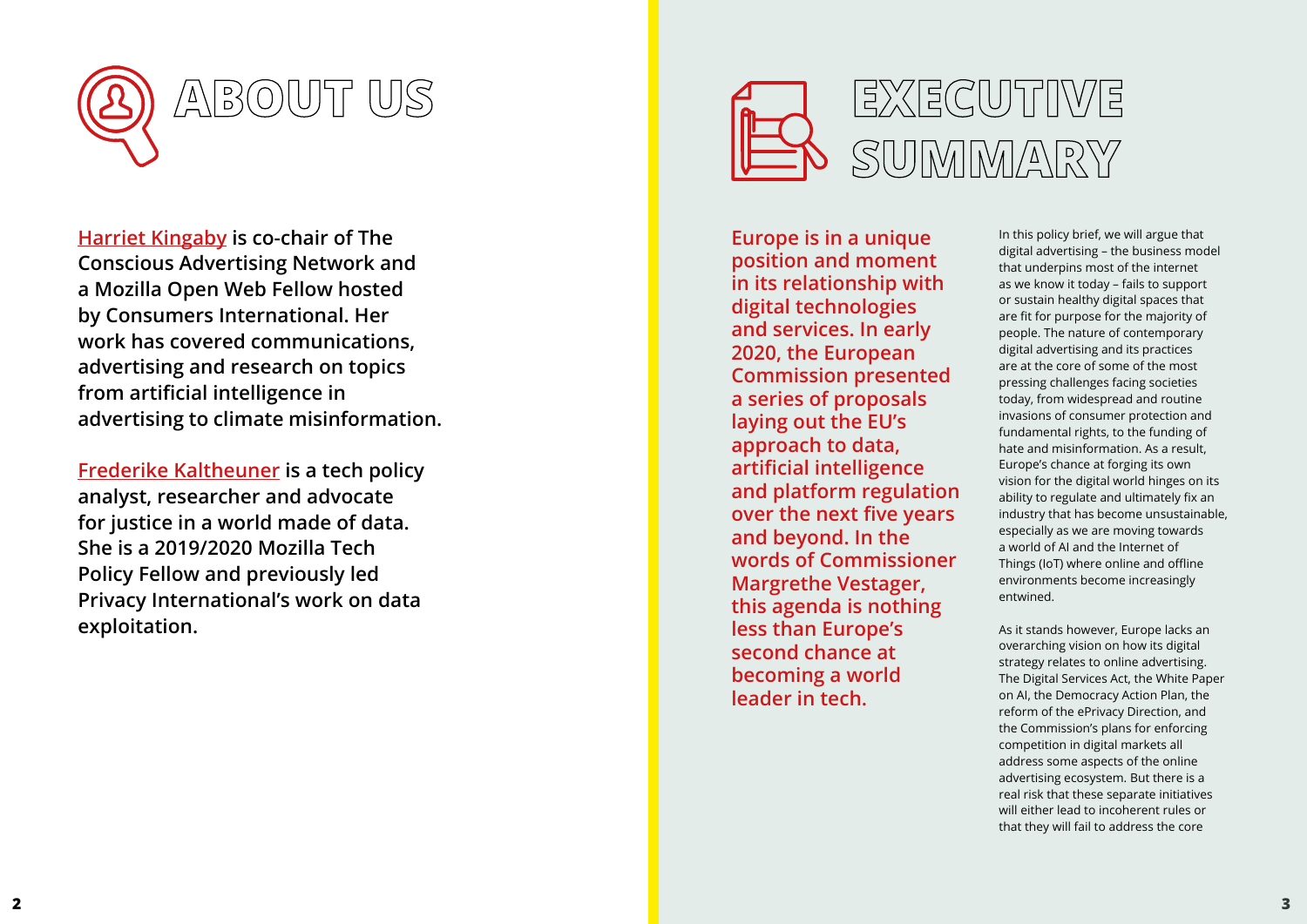harms and risks associated with online advertising as we know it today.

Ultimately, we believe that Europe's second chance to become a world leader in tech will fail if Europe's digital vision is merely a tamed version of surveillance capitalism. Instead of playing catchup in a personal data race that has already been lost, Europe has a unique opportunity to be an early investor in alternative business models. We ask the Commission to reject the idea that Europe's digital transformation follows a natural, predetermined path. Instead, the most important – the most urgent – question for the current Commission to ask is: what does Europe want to transform towards? Is it a digital Europe that is premised on the exploitation of people's data? Or one that protects fundamental rights, empowers creators and promotes alternative business models for online content?

In this policy brief, we will outline the harmful consequences digital advertising has on fundamental rights and democracy, and urge regulators to act decisively. We will argue that the online advertising system as we know it today is characterised by a number of deeply flawed assumptions: that tailored ads are inherently more effective, that people are perpetual consumers online, and that advertisers need not be accountable for their data supply chain. Online advertising is often credited with providing valuable services and content to consumers, and at first sight, it does sound like a fair deal for everyone involved: publishers, bloggers and content creators can monetise their work, consumers get to enjoy free content and services in exchange for sharing some of their data, while brands are able to reach people

who are most likely to be interested in their products. Look closer however, and online advertising has undergone significant changes since the birth of the web, becoming ever more invasive, automated and opaque.

There is little evidence that tailored ads are more effective. Yet most of what we do online – such as the websites we visit, the apps that we use and what we do on them, what we watch, what we buy, what we read, our location and our interests etc. – are being tracked, shared and used to profile us for targeted advertising. Harms and externalities include ubiquitous data exploitation that has become virtually inescapable, cybersecurity risks, widespread advertising fraud, a lack of accountability and transparency surrounding harmful ads and scams, opaque ad targeting that is impossible for users to understand and challenging for advertisers to control, and the funding of hate and disinformation.

Due to a number of factors, these harms and externalities are persistent and increasing. As the techniques used to identify, track and profile people are constantly evolving, regulation risks lagging behind unless regulators consider tomorrow's digital environment as well as today's. A lack of supply chain accountability means that brands and advertisers often don't take responsibility for the sites on which their advertising ends up. Plus, because of a 'duopoly' comprising of Google and Facebook, advertisers are faced with higher costs for advertising, while consumers experience limited choice, meaning that they are less able to control how their data is used. Since enforcement of GDPR is still lacking, violations are widespread – which is

particularly concerning for websites and apps that collect sensitive data about people's health, their sexual preferences or political beliefs.

Tackling the broken ecosystem of online advertising requires a bold and long-term vision, encompassing how Europe can transition towards internet business models that are more rightsrespecting, and that allow for greater competition and innovation while remaining open and free. Paving the way towards these alternatives is more than a moral imperative; it is of great strategic importance for the European digital market. As long as European companies are playing catchup to the US model of surveillance capitalism, they will lag behind.

We urge regulators to act fast, because this isn't just about the web as we know it. Many industries, such as advertising, stand at the brink of widespread adoption of AI, and have little to no appreciation of how to embed and account for human rights within their operations. Failure to change this thinking risks ingraining excessive data collection habits, inadvertent discimination, and flawed metric-driven decision-making in our technologies and society for years to come. The time for a broader consideration of consumer protection, human rights and environmental impact within AI decision-making is now. Alongside the Digital Services Act, we consider this a key moment in ensuring that AI is regulated in a way which does not allow the problems of the past to repeat themselves.

As online and offline environments become increasingly entwined and we move towards a world of AI and the

Internet of Things (IoT), the harmful practices we see online risk sweeping into ever more connected offline spaces. Just as the home has become the latest frontier for data mining, so will public spaces. This risks the creation of worrying precedents – for surveillance, the erosion of non-commercial space, and a lack of accountability or transparency when things go wrong. Environmental protections and planning laws in many countries contain provisions such as the 'Precautionary Principle' and requirements for investment in public services alongside development; these are designed to protect our commons from 'free riders' and correct market failures and externalities. Yet few equivalents exist for digital and online spaces. We believe it is vital to protect our digital spaces in this way, as this is where people do so much more than communicate: they are where social movements form, where people learn about the news, and where perceptions of the world around us are formed. It is imperative that we protect our digital commons.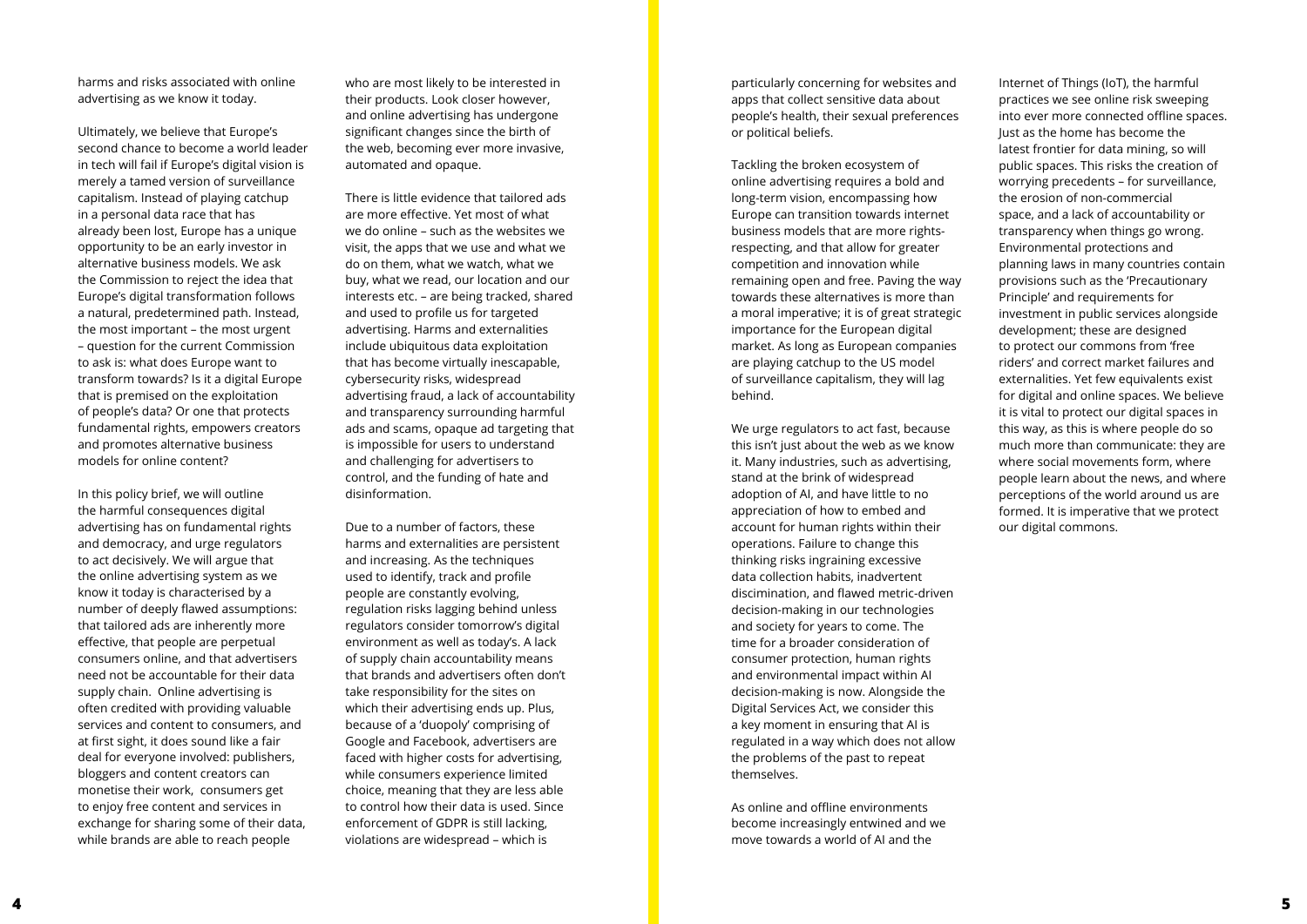

### **HARMFUL CONSEQUENCES OF A BROKEN SYSTEM**

**Online advertising as we know it today is characterised by a number of deeply flawed assumptions: that tailored ads are inherently more effective, that people are perpetual consumers online, and that advertisers should not be accountable for their data supply chain. In the following section, we will outline the harmful consequences of digital advertising for consumer protection, fundamental rights and democracy.**

#### **HARM 1: ECONOMIC CONSEQUENCES**

#### **There is little evidence that tracking leads to more relevant ads**

Despite all the data that is routinely collected, processed and shared for advertising purposes, there is little convincing evidence that this amount of tracking actually leads to better, more relevant ads for brands or consumers. Mobile adblock adoption has grown by 64% since December 2016, and consumer trust in advertisers and social media companies has slumped across Europe since 2015. <sup>1</sup> Both the New York Times and Dutch broadcaster NPO have reported revenue increases as a result of switching back to contextual advertising, while Danish broadcaster TV Midtvest increased traffic when it cut Facebook out of its media mix. <sup>2</sup> A 2019 poll of publishing executives by Digiday found that 45% of them saw no significant benefit from behavioural ads, and 23% said they actually caused a decline in revenue. <sup>3</sup> The system is also failing advertisers, with between 55-70% of spend going to middle men, while 15-83% disappears altogether, according to a 2020 ISBA and PWC study. 4 This data suggests that the only people the current system is working for are the adtech vendors themselves.

### **PG 7 - INTRODUCTION**

#### **PG 7 - HARM 1: ECONOMIC CONSEQUENCES**

- PG 7 There is little evidence that tracking leads to more relevant ads
- PG 7 Advertising fraud is widespread, costing advertisers billions of dollars annually
- PG 8 Advertising is defunding quality journalism and diverse media

#### **[PG 9 - HARM 2: FUNDAMENTAL RIGHTS IMPLICATIONS](#page-4-0)**

- PG 9 Data collection has become ubiquitous
- PG 9 Tracking for advertising purposes has become virtually inescapable
- PG 9 People are unable to exercise their data rights

#### **[PG 10 - HARM 3: CONSUMER PROTECTION](#page-5-0)**

- PG 10 It is virtually impossible for users to understand how ads are targeted
- PG 10 It is incredibly difficult for advertisers to control how their ads are targeted
- PG 10 There is a lack of accountability and transparency about harmful ads and scams

#### **[PG 11 - HARM 4: SOCIETAL HARMS](#page-5-0)**

- PG 11 Advertising funds hate and misinformation
- PG 12 Political ads still lack transparency
- PG 13 The complexity of the data supply chain poses cybersecurity risks
- PG 13 Rapid uptake of digital technology is contributing to climate change

#### **[PG 14 - WHY THESE PROBLEMS PERSIST](#page-7-0)**

- PG 14 Challenge 1: Lack of supply chain accountability
- PG 15 Challenge 2: Market dominance, a duopoly of Google and Facebook
- PG 16 Challenge 3: Lack of enforcement of GDPR
- PG 18 Challenge 4: Evolving techniques to track and target consumers
- PG 18 -Challenge 5: IoT and AI means ads have moved offline
- PG 19 Challenge 6: A lack of systems thinking

#### **[PG 20 -THE NEED FOR A LONG-TERM VISION](#page-10-0)**

#### **[PG 20 -PRACTICAL STEPS TO REDUCE HARM](#page-10-0)**

PG 21 - Step 1: Limit and reduce the overall amount of data in the system PG 21 - Step 2: Force greater transparency and accountability on the adtech system PG 22 -Step 3: Tackle market dominance PG 22 - Step 4: Protect our online commons

#### **[PG 23 - RECOMMENDATIONS](#page-11-0)**

PG 23 - GDPR enforcement and reform of the ePrivacy Directive PG 23 - AI White Paper PG 24 - Digital Services Act PG 25 - Democracy Action Plan PG 26 - Competition

**[PG 27 - CONCLUSION](#page-13-0)**

<sup>1</sup> Stewart, R. (2020) 'Advertising and social media face fresh trust issues amid global crisis', The Drum, 15 May. Available at: [https://www.thedrum.com/news/2020/05/15/advertising-and-social-media-face-fresh](https://www.thedrum.com/news/2020/05/15/advertising-and-social-media-face-fresh-trust-issues-amid-gl)[trust-issues-amid-global-crisis](https://www.thedrum.com/news/2020/05/15/advertising-and-social-media-face-fresh-trust-issues-amid-gl)

<sup>2</sup> <https://brave.com/npo/>

<sup>3</sup> Weiss, M (2019) ' Digiday Research: Most publishers don't benefit from behavioral ad targeting', Digiday,5 June. Available at: [https://digiday.com/media/digiday-research-most-publishers-dont-benefit-from](https://digiday.com/media/digiday-research-most-publishers-dont-benefit-from-behavioral-ad-targeting)[behavioral-ad-targeting/](https://digiday.com/media/digiday-research-most-publishers-dont-benefit-from-behavioral-ad-targeting)

<sup>4</sup> ISBA (2020) 'Programmatic Supply Chain Transparency Study'. Available at: [https://www.isba.org.uk/](https://www.isba.org.uk/media/2424/executive-summary-programmatic-supply-chain-transparency-study.pd) [media/2424/executive-summary-programmatic-supply-chain-transparency-study.pdf](https://www.isba.org.uk/media/2424/executive-summary-programmatic-supply-chain-transparency-study.pd)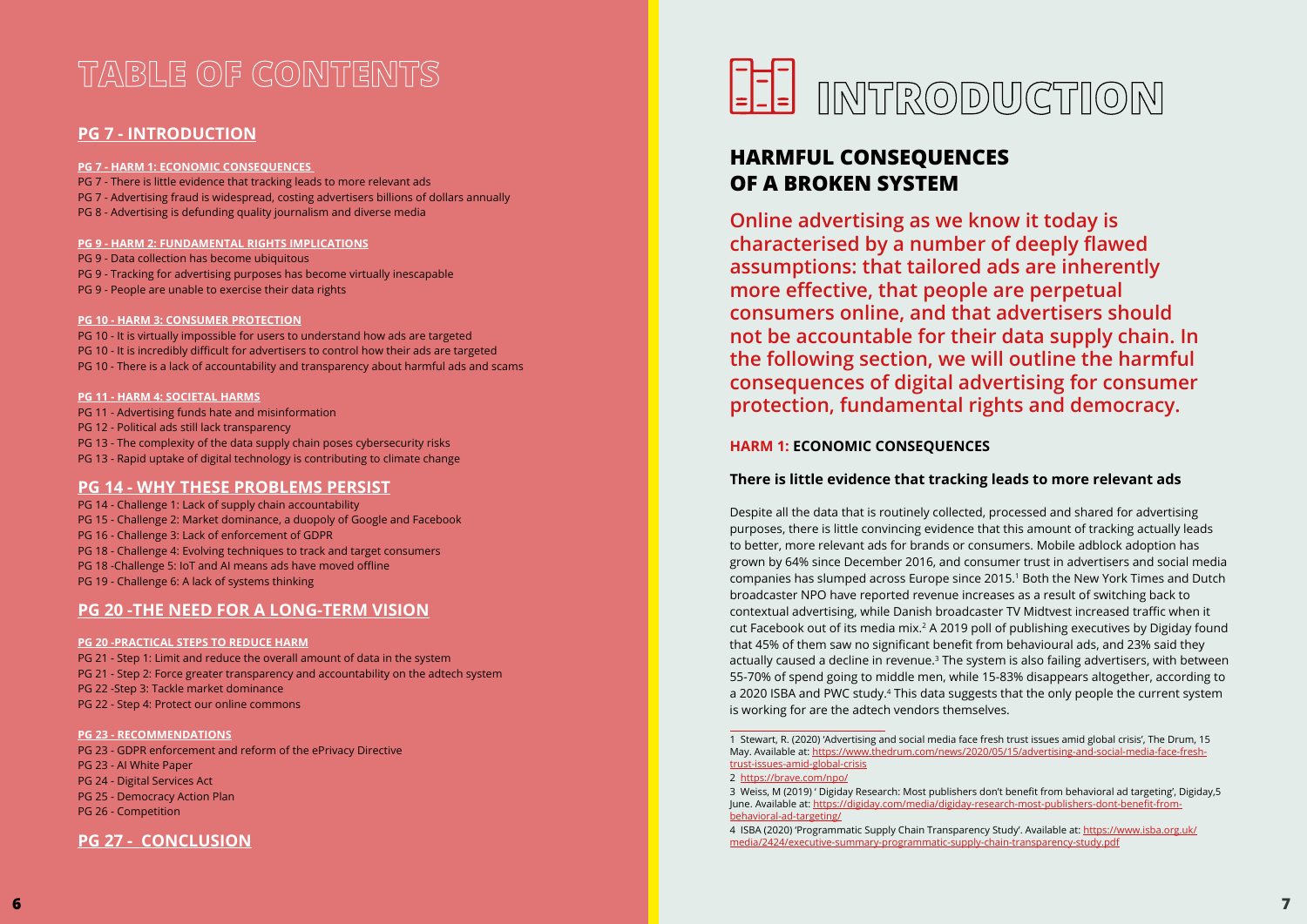#### <span id="page-4-0"></span>**Advertising fraud is widespread, costing advertisers billions of dollars annually**

The lack of transparency in the advertising system plays an important role in facilitating advertising fraud, such as fake traffic, fake leads, or misrepresented and ineffective ad placement. This means many advertisers are paying for something that is worthless to them. The effectiveness of industry attempts to tackle fraud is heavily debated<sup>5</sup> and, depending on the source, ad fraud can account for up to 30-50% of ad spend.<sup>6</sup> Since prosecution and conviction is generally low, ad fraud could have a higher 'potential payout' than any other form of digital crime, a 2016 report from Hewlett Packard suggests.

#### **Advertising is defunding quality journalism and diverse media**

Advertising vendors regard ad spaces on publisher sites as 'inventory' to be bought and sold. This means that there is often no differentiation between advertising that appears next to quality journalism and advertising on the long tail of the internet (i.e. billions of smaller websites, apps, blogs and e-commerce sites that run ads). The measures of success for advertising are clicks on or views of the advertising, often no matter where they appear, and many brands or their agencies will elect for ads to appear on 'softer' sites that hit their targets without appearing next to 'controversial', or appearing on 'negative' content. This system potentially disincentivises reporting on difficult but essential news items, as it receives less ad funding, making it harder for journalists to do their job and conduct the investigative projects which are so essential to preserving our democracies.

To enable targeted advertising, as it is common today, most of what we do online – such as the websites we visit, the apps that we use, what we do on them, what we watch, what we buy, what we read, our location and our interests etc. – are being tracked, shared and used to profile us. People are increasingly becoming aware that advertising trackers are now included in most apps, on most websites, online shops, email newsletters and increasingly in 'smart' devices like voice assistants or TVs. What most people don't realise is the extent to which these disparate data sources are merged with offline data sources, combined with other data and mined to gain further insight into people's identity, interests, location and habits. Even though most of this data is linked to unique identifiers, such as advertising IDs, it is often easy to re-identity people.<sup>8</sup>

Moreover, vendors can decide that hard news is not 'brand safe', and brands can block words associated with controversial news stories by using crude keyword blocking (or 'blocklisting', whereby lists of keywords are used to ensure ads don't appear next to unsuitable content). For example, the word 'Coronavirus' was declared 'brand unsafe' by DoubleVerify and Integral Ad Science, which led to the front pages of the Wall Street Journal running without ads at the start of the pandemic. In the same time period, Newsworks in the UK reported that it had lost up to £50m in revenue due to brands pulling advertising spend and blocking keywords associated with COVID-19.

Such crude blocklisting has the additional effect of demonetising content from some communities altogether, causing minority publications to close or seek alternative funding models. Outvertising's Jerry Daykin points out that 73% of safe LGBTO+ content is rendered unmonetisable under current blocklists, and that keyword exclusion lists include generic terms like 'Lesbian' or 'Muslim' more often than terms such as 'murder'.7

Citing 'brand safety', many advertisers are starving minority group publications and hard news of funding.

### **HARM 2: FUNDAMENTAL RIGHTS IMPLICATIONS**

#### **Data collection has become ubiquitous**

#### **Tracking for advertising purposes has become virtually inescapable**

The sheer amount of data that is routinely collected is concerning in and of itself but tracking and profiling have also become virtually inescapable. Take, for instance, tracking and data collection for advertising purposes on smartphone apps. Mobile advertising now makes up more than 70% of the digital spend and a large portion of this is in-app. $9$  There are two ways in which users can consent to tracking – either within the app or, ideally, on the system level of their smartphone operating system. The two operating systems that dominate the mobile market, iOS and Android, currently do not offer system-level settings that allow users to block or opt out of third-party tracking for advertising purposes. People can limit ad tracking<sup>10</sup> if they manage to find the setting, but they cannot opt out.

#### **People are unable to exercise their data rights**

The ecosystem for commercial data is so leaky and complex that it has become impossible for most people to understand where their data ends up, or to exert any agency over what data is collected and by whom. As a result, it is incredibly difficult – if not impossible – for people to exercise their data rights. Take for instance, Facebook's "Download your Information" and "Off Facebook" features, which Facebook introduced in 2019 to give users more information about the data that advertisers have uploaded

8 For instance, a 2016 study from the French Institute for Research in Computer Science and Automation

<sup>5</sup> Fou, A (2020) 'A Marketer's Guide To Ad Fraud Detection Companies'. Available at: [https://](https://www.forbes.com/sites/augustinefou/2020/08/14/my-review-of-ad-fraud-detection-technology-comp) [www.forbes.com/sites/augustinefou/2020/08/14/my-review-of-ad-fraud-detection-technology](https://www.forbes.com/sites/augustinefou/2020/08/14/my-review-of-ad-fraud-detection-technology-comp)[companies/#26730f997172](https://www.forbes.com/sites/augustinefou/2020/08/14/my-review-of-ad-fraud-detection-technology-comp)

<sup>6</sup> Tolve, C (2019) 'Cost of global ad fraud top \$30bn', The Drum, 6 June. Available at: [https://www.thedrum.](https://www.thedrum.com/news/2019/06/06/cost-global-ad-fraud-could-top-30bn) [com/news/2019/06/06/cost-global-ad-fraud-could-top-30bn](https://www.thedrum.com/news/2019/06/06/cost-global-ad-fraud-could-top-30bn)

<sup>7</sup> Jerry Daykin, LinkedIn "Save digital advertising, save the the world" (2019) . Available at: [https://www.](https://www.linkedin.com/pulse/save-digital-advertising-world-togetherwecan-jerry-daykin/) [linkedin.com/pulse/save-digital-advertising-world-togetherwecan-jerry-daykin/](https://www.linkedin.com/pulse/save-digital-advertising-world-togetherwecan-jerry-daykin/)

found that in 95% of cases it takes as few as four of the apps users have installed on their smartphones to reidentify them within a dataset. See: Achara, J.P., Acs, G. and Castelluccia, C., 2015, October. On the unicity of smartphone applications. In Proceedings of the 14th ACM Workshop on Privacy in the Electronic Society (pp. 27-36).

<sup>9</sup> Fou, A. (2020) 'Every Year Digital Ad Fraud Gets Smaller. Wait, What?', Forbes, 17 June. Available at: [https://www.forbes.com/sites/augustinefou/2020/06/17/every-year-digital-ad-fraud-gets-smaller-wait](https://www.forbes.com/sites/augustinefou/2020/06/17/every-year-digital-ad-fraud-gets-smaller-wait-w)[what/#26af5cf96ca5](https://www.forbes.com/sites/augustinefou/2020/06/17/every-year-digital-ad-fraud-gets-smaller-wait-w)

<sup>10</sup> They can also reset their advertising ID, but that doesn't limit tracking.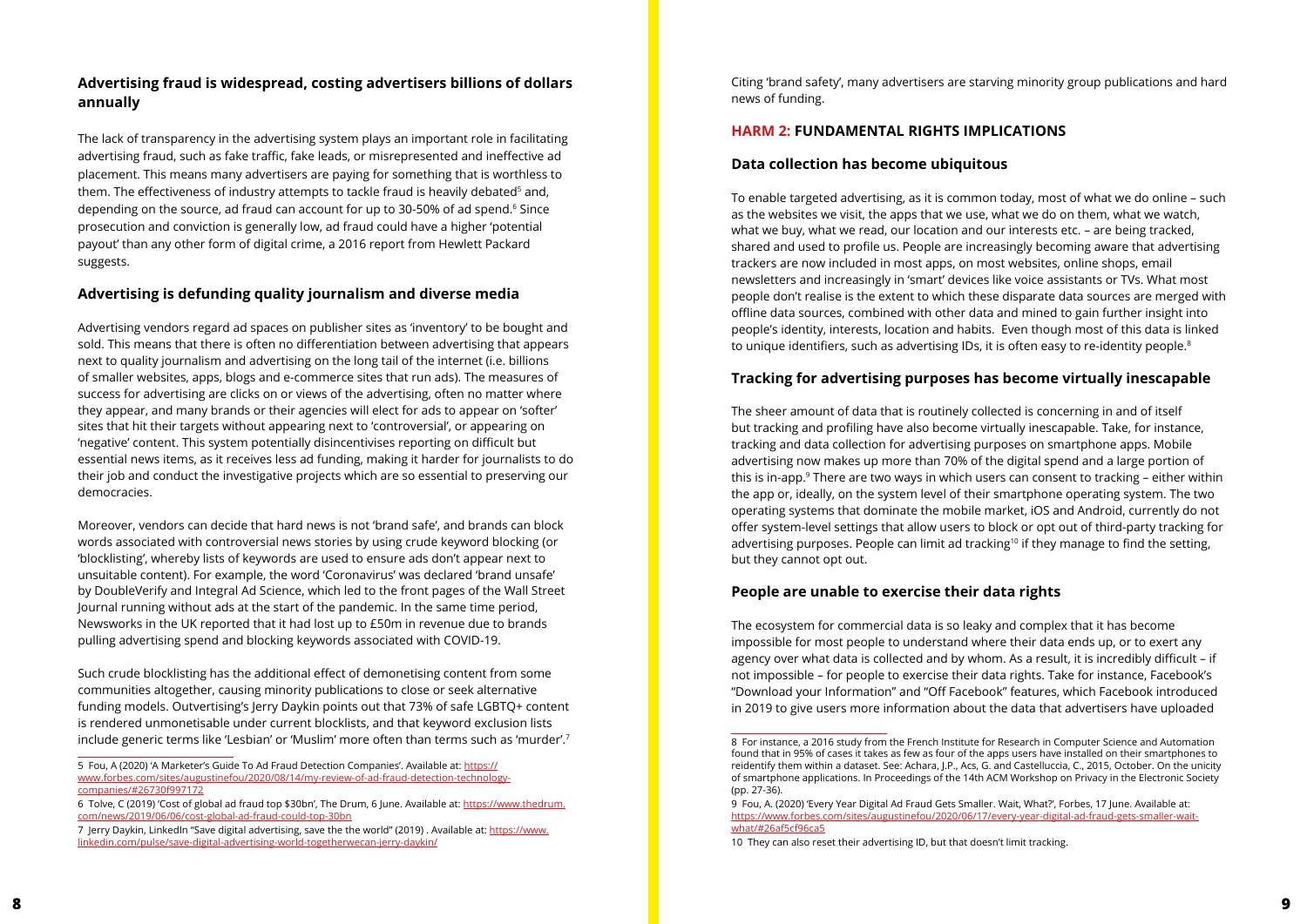<span id="page-5-0"></span>on the platform and data that the company has collected through trackers outside its platform. According to research by Privacy International, these still do not provide users with a list of all advertisers who uploaded their personal data to the platform.<sup>11</sup> In a separate investigation, the same NGO found that 100% of staff who downloaded their Facebook Information found that companies they had never heard of had shared their personal data with Facebook.12 Because Facebook's "Download Your Information" and "Businesses who uploaded and used a list" feature currently remains incomplete and only covers an undefined period of time, it is impossible for users to exercise their rights under GDPR.

#### **HARM 3: CONSUMER PROTECTION**

#### **It is virtually impossible for users to understand how ads are targeted**

The automated nature and complexity of the online advertising ecosystem makes it hard to audit, even for advertisers.<sup>13</sup> Just as it is now practically impossible to understand (and control) how companies collect data about us for advertising purposes, it is equally impossible for users to understand why and how ads and promoted content are targeted at them. Facebook, Google and Twitter only provide limited information to users, and many ads run through ad networks on news sites and apps that provide no explanatory information at all. As a result, it is difficult to know and prove whether an ad has been targeted based on sensitive data (i.e. sexual orientation, health indicators), whether the targeting is predatory (i.e. loans targeted at people with debt) or whether it is targeted in ways that are discriminatory.

#### **It is incredibly difficult for advertisers to control how their ads are targeted**

Users don't understand how ads are targeted, and neither do some of the companies that place them. In 2019, a study by researchers at Northeastern University, the University of Southern California, and nonprofit organisation, Upturn, revealed that Facebook's ad delivery algorithm discriminates on race and gender, even when advertisers are trying to reach a broad audience and using neutral targeting parameters.14 The reason for this kind of discrimination is due to the fact that Facebook's advertising delivery system automatically optimises who sees an ad. Discrimination of this kind is already challenging to prove for researchers. In the case of the paper mentioned above, researchers spent over \$8,500 on ads that reached millions of people to find evidence that discrimination had occurred.15 Without further mandatory legal requirements, regulators (and people who are subjected to such discriminatory practices) will continue to face huge obstacles to proving or providing evidence that discrimination has occured.

#### **There is a lack of accountability and transparency about harmful ads and scams**

Even though most advertising networks have policies that ban certain kinds of ads, harmful ads, such as scams, remain widespread. For instance, in 2020 the UK consumer organisation Which? was able to promote fake health advice and a brand that didn't exist to highly targeted audiences online by using Facebook and Google advertising tools.16 As most ads on websites and apps are delivered automatically, there is limited accountability as to whether these ads are harmful and/or violate the advertising standards of the network they run on. Since ads are personalised, and since there are no ad libraries for non-political ads, it is incredibly difficult to understand the scope of harmful ads. Brands are not required to list all the ads they are running at any point in time. It is therefore incredibly difficult to track down and request the removal of harmful ads; journalists and individual users frequently alert companies to the harmful ads that they are running. This constitutes a considerable risk for publishers too, who don't know what ads will run next to their content.

#### **HARM 4: SOCIETAL HARMS**

#### **Advertising funds hate and misinformation**

Online advertising is a key funder of online hate and misinformation which can disrupt elections, incite violence, and is stopping us from effectively tackling climate change. At least \$235 million in revenue is generated annually from ads which run on extremist and disinformation websites – fueled in part by the advertising budgets of well-known companies across all sectors, including \$25 million in 2020 which funded COVID-19 disinformation, according to The Global Disinformation Index.17 Studies from 201918 and 202019 by Avaaz also found that recommendation algorithms on advertising-funded platforms (such as YouTube and Facebook) prioritised disinformation in part because of its engagement rate and consequential attractiveness to advertisers. The platforms themselves are often reactive and rely on AI to police the content being uploaded and/or the content of the sites they are monetising.

Advertising therefore contributes to a business model for hate speech and disinformation in four important ways:

<sup>11</sup> Privacy International (2020) 'No, Facebook is not telling you everything', February 24. Available at: [https://](https://privacyinternational.org/long-read/3372/no-facebook-not-telling-you-everything) [privacyinternational.org/long-read/3372/no-facebook-not-telling-you-everything](https://privacyinternational.org/long-read/3372/no-facebook-not-telling-you-everything)

<sup>12</sup> Privacy International (2020) 'What do Led Zeppelin, Cisco and Dr Oetker have in common?', June 16. Available at: [https://privacyinternational.org/report/3864/what-do-led-zeppelin-cisco-and-dr-oetker-have](https://privacyinternational.org/report/3864/what-do-led-zeppelin-cisco-and-dr-oetker-have-common-fa)[common-facebook-says-they-share-our-data](https://privacyinternational.org/report/3864/what-do-led-zeppelin-cisco-and-dr-oetker-have-common-fa)

<sup>13</sup> Gibbons, A (2020) 'Time for change and transparency in programmatic advertising', ISBA, 6 May. Available at: <https://www.isba.org.uk/news/time-for-change-and-transparency-in-programmatic-advertising/> 14 Ali, M., Sapiezynski, P., Bogen, M., Korolova, A., Mislove, A. and Rieke, A., 2019. Discrimination through Optimization: How Facebook's Ad Delivery Can Lead to Biased Outcomes. In Proceedings of the ACM on Human-Computer Interaction, 3(CSCW), pp.1-30.

<sup>15</sup> Robertson, A (2019) 'Facebook's ad delivery could be inherently discriminatory, researchers say', The Verge, Apr 4. Available at: [https://www.theverge.com/2019/4/4/18295190/facebook-ad-delivery-housing-job](https://www.theverge.com/2019/4/4/18295190/facebook-ad-delivery-housing-job-race-gender-bias-study-n)[race-gender-bias-study-northeastern-upturn \(Accessed June 10, 2020\).](https://www.theverge.com/2019/4/4/18295190/facebook-ad-delivery-housing-job-race-gender-bias-study-n)

<sup>16</sup> Laughlin, A (2020) 'Fake ads; real problems: how easy is it to post scam adverts on Facebook and Google?', Which?, 6 July. Available at: [https://www.which.co.uk/news/2020/07/fake-ads-real-problems-how](https://www.which.co.uk/news/2020/07/fake-ads-real-problems-how-easy-is-it-to-post-scam-adverts-on-g)[easy-is-it-to-post-scam-adverts-on-google-and-facebook/](https://www.which.co.uk/news/2020/07/fake-ads-real-problems-how-easy-is-it-to-post-scam-adverts-on-g) 17 Global Disinformation Index (2020) 'Ad-Funded COVID 19 Disinformation: Money, Brands & Tech'. Available at: [https://disinformationindex.org/wp-content/uploads/2020/07/GDI\\_Ad-funded-COVID-19-](https://disinformationindex.org/wp-content/uploads/2020/07/GDI_Ad-funded-COVID-19-Disinformation-1.p) [Disinformation-1.pdf](https://disinformationindex.org/wp-content/uploads/2020/07/GDI_Ad-funded-COVID-19-Disinformation-1.p)

<sup>18</sup> Avaaz (2019) 'Why is YouTube Broadcasting Climate Misinformation to Millions?' Available at: [https://](https://secure.avaaz.org/campaign/en/youtube_climate_misinformation/) [secure.avaaz.org/campaign/en/youtube\\_climate\\_misinformation/](https://secure.avaaz.org/campaign/en/youtube_climate_misinformation/) 19 Avaaz (2020) 'How Facebook Can Flatten the Curve of the Coronavirus Infodemic'. Available at: [https://](https://avaazimages.avaaz.org/facebook_coronavirus_misinformation.pdf) [avaazimages.avaaz.org/facebook\\_coronavirus\\_misinformation.pdf](https://avaazimages.avaaz.org/facebook_coronavirus_misinformation.pdf)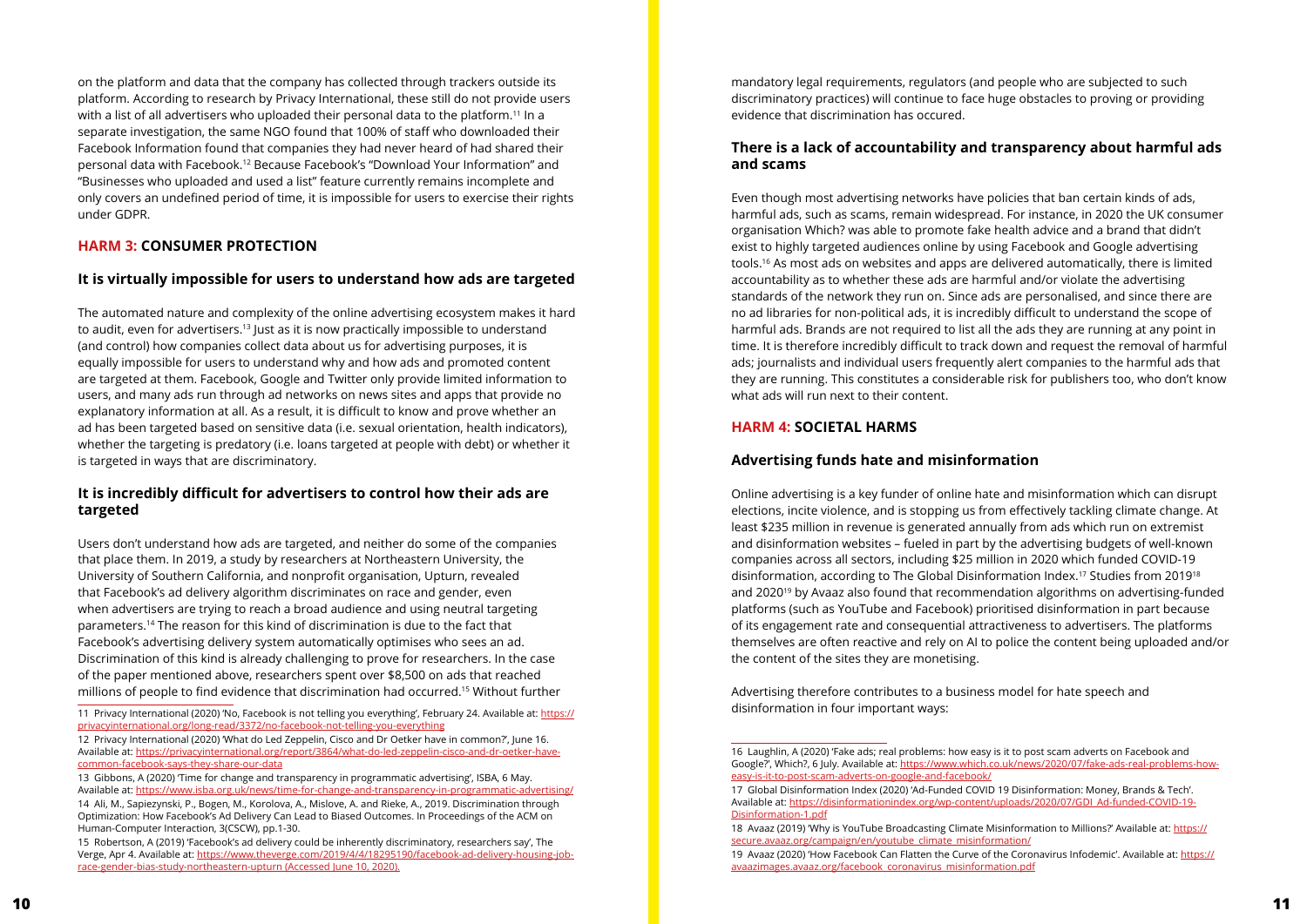- **Directly –** where creators of disinformation and hate speech are able to place advertising on their website, page or channel, and earn money from it. This is often combined with active sharing on social media to increase reach and revenue.
- **Indirectly** where hateful or otherwise malicious content or products are recommended via platform recommendation algorithms. The platforms themselves are funded by advertising and therefore prioritise content which causes a reaction, or will keep the user on the platform for longer in order to be served more ads. Salacious content recommended in this way can play a role in exposing users to radical content.20
- **Through design –** where content creators, including journalists, start to optimise their content for clicks, shares and other engagement metrics.<sup>21</sup> This is to ensure that the content travels fast and far online, but can ultimately lead to misleading or clickbait headlines, the prioritisation of radical content or stories, and a lack of provision for local stories or those in languages that are less easily monetised.

In addition, definitions of political ads vary widely. When it comes to political ad libraries, there is a lack of standardisation; Member States' rules for political television advertising still differ widely from what is required for online political advertising.<sup>23</sup>

#### **Political ads still lack transparency**

Despite changes that were introduced by most platforms, political advertising continues to lack the transparency necessary to ensure fair and democratic elections. For instance, in 2019, lawmakers, campaigners and academics said it remained almost impossible to effectively track how political ads are bought and targeted across Facebook's digital platforms.22

The amount of data that routinely changes hands, and the way in which it is handled, poses significant security risks to individuals. In 2017, for instance, a team of journalists at the German public broadcaster NDR who obtained the pseudonymous browsing histories of millions of German internet users were quickly able to identify politicians, police officers and judges, as well as their deeply intimate browsing histories.<sup>26</sup> Such data is routinely collected and exchanged by countless companies that operate in the adtech ecosystem, often with limited security. Similar security concerns have been raised about Real Time Bidding (RTB), an automated possess commonly used in behavioural advertising that enables advertisers to target very specific groups of people on different websites, videos and apps. According to numerous complaints raised with Data Protection Authorities (DPAs) across Europe, RTB broadcasts personal data without security in hundreds of billions of bid requests every day.<sup>27</sup>

Another concern is that many changes introduced by the platforms haven't been rolled out globally, meaning counties with volatile political contexts and fragile democracies risk being most vulnerable to election interference. According to a 2019 study by Privacy International, Facebook only required political advertisers to be authorised, or for political ads to carry disclosures, in around 17% of countries around the world.<sup>24</sup> Google provides 'heightened transparency' for political ads in 30 countries – around 15%.<sup>25</sup>

#### **The complexity of the data supply chain poses cybersecurity risks**

#### **Rapid uptake of digital technology is contributing to climate change**

Digital tools and services have a significant and growing carbon footprint. Researchers estimate that the estimated 2020 global footprint of the tech industry is comparable to that of the aviation industry,<sup>28</sup> and that its carbon footprint could increase to 14% by 2040.<sup>29</sup> This is primarily attributable to the energy consumption of data centres, as well as the (impending) roll out of 5G.<sup>3031</sup> Digital advertising contributes significantly to these numbers. In 2017, between 20.38-282.75 TWh of energy was consumed to power online advertising, producing 11.53-159.93 million tons of CO2e, of which invalid (fake) traffic resulted in 2.65-36.78 million tons of CO2e emissions.32 Failure to tackle ad fraud is degrading our environment and greater reliance on AI risks exacerbating the issue: training and maintaining AIs requires huge amounts of energy over their lifetimes. A study from the University of Massachusetts found that training one AI model produced 300,000 kilograms of carbon dioxide emissions, roughly equivalent to 125 round trip flights from New York to Beijing.33 The uptake of these new technologies must come hand in hand with investment in clean energy and an active stance on their necessity.

26 Ward, M. (2017) 'It is easy to expose users' secret web habits, say researchers', BBC News, July 31.

31 Bronk, C (2019) "What 5G means for energy". Available at: [https://www.cfr.org/blog/what-5g-means-](https://www.cfr.org/blog/what-5g-means-energy)

<sup>20</sup> The Atlantic (2018) "Radicalisation and the YouTube longtail". Available at: [https://www.theatlantic.com/](https://www.theatlantic.com/politics/archive/2018/03/youtube-extremism-and-the-long-tail/555350/) [politics/archive/2018/03/youtube-extremism-and-the-long-tail/555350/](https://www.theatlantic.com/politics/archive/2018/03/youtube-extremism-and-the-long-tail/555350/)

<sup>21</sup> Cristin, A. (2018) "Counting Clicks: Quantification and Variation in Web Journalism in the United States and France" Available at: <https://www.journals.uchicago.edu/doi/abs/10.1086/696137>

<sup>22</sup> Scott, M (2019) 'Facebook transparency effort fails to stop shady political ads', POLITICO, 25 July. Available at: [https://www.politico.eu/article/facebook-political-advertising-transparency-register-elections-](https://www.politico.eu/article/facebook-political-advertising-transparency-register-elections-2020-)[2020-digital-campaign/](https://www.politico.eu/article/facebook-political-advertising-transparency-register-elections-2020-)

<sup>23</sup> Gorwa, R. and Ash, T.G., 2020. Democratic transparency in the platform society. Social Media and Democracy: The State of the Field, Prospects for Reform, p.286.

<sup>28</sup> Atag (2019) "Facts & Figures". Available at:<https://www.atag.org/facts-figures.html> 29 AI Now Institute (2019) "AI and climate change: how they're connected and what we can do about it". Available at: [https://medium.com/@AINowInstitute/ai-and-climate-change-how-theyre-connected-and-what](https://medium.com/@AINowInstitute/ai-and-climate-change-how-theyre-connected-and-what-we-can-do-abo)[we-can-do-about-it-6aa8d0f5b32c](https://medium.com/@AINowInstitute/ai-and-climate-change-how-theyre-connected-and-what-we-can-do-abo)

<sup>24</sup> Privacy International (2019) 'Why is advertising transparency important?' . Available at: [https://](https://privacyinternational.org/explainer/3288/why-advertising-transparency-important) [privacyinternational.org/explainer/3288/why-advertising-transparency-important](https://privacyinternational.org/explainer/3288/why-advertising-transparency-important) 25 Ibid.

Available at: <https://www.bbc.co.uk/news/technology-40770393> 27 <https://fixad.tech/about/>

<sup>30</sup> The Alternative (2019) "Data centres energy use". Available at: [https://www.thealternative.org.uk/](https://www.thealternative.org.uk/dailyalternative/2019/5/19/data-centres-energy-use) [dailyalternative/2019/5/19/data-centres-energy-use](https://www.thealternative.org.uk/dailyalternative/2019/5/19/data-centres-energy-use)

[energy](https://www.cfr.org/blog/what-5g-means-energy)

<sup>32</sup> Pärssinen, M. et al (2018) "Environmental impact assessment of online advertising". Available at: <https://www.sciencedirect.com/science/article/pii/S0195925517303505>

<sup>33 16</sup> Strubell, E. Et al (2019) "Energy and Policy Considerations for Deep Learning in NLP". Available at: <https://arxiv.org/abs/1906.02243>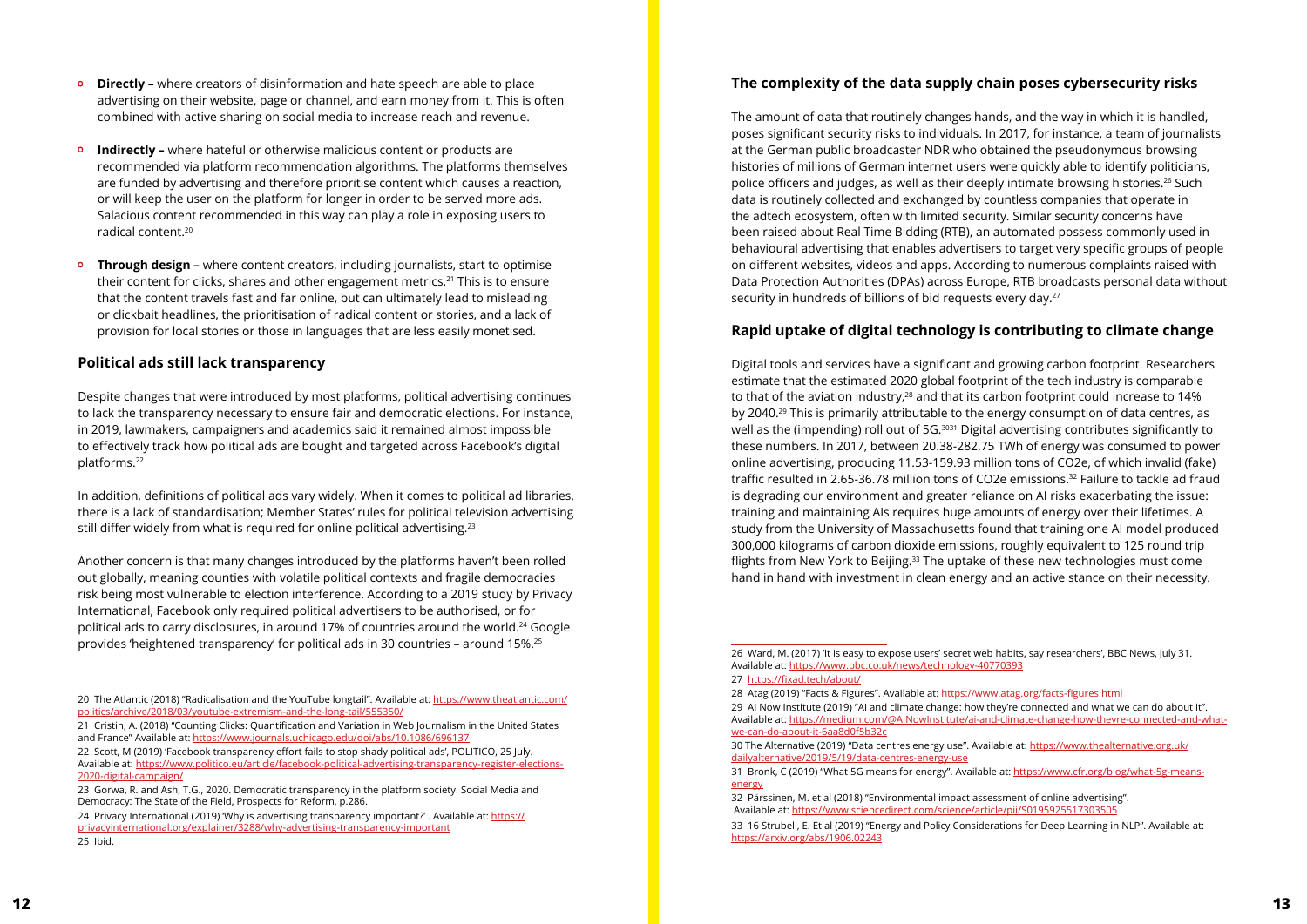#### **CHALLENGE 1: LACK OF SUPPLY CHAIN ACCOUNTABILITY**

Over the last 30 years, brands have been held increasingly accountable for their physical supply chains. A clothing brand, for example, can no longer claim that it is not responsible for child labour, environmental degradation or other harms across its supply chain. At the same time, leadership initiatives have improved conditions for coffee farmers, reduced the use of hazardous chemicals in clothing production, and revolutionised carbon footprinting. Brands from Unilever to C&A now differentiate themselves in the marketplace through sustainability and diversity claims and programmes.

Initiatives do exist for digital advertising supply chains, but uptake is currently piecemeal and accountability is low when things go wrong. Existing platforms, and 'sell side' actors, have little control or oversight as to who advertises with or through them, and whether those ads are legal. The majority of ad networks do not proactively check whether sites seeking monetisation contain fraudulent, hateful or misinformative content. Furthermore, platforms are often reactive, meaning they rely on users to flag or report content, or on AI moderation which is not fit for purpose.

The widely adopted IAB Gold Standard, for example, mandates action on fraud, 'brand safety' and ad formats which improve user experience; but one component, Ads.txt, is allegedly being defrauded by far right publisher, Breitbart.<sup>34</sup> The IAB asserts the issue lies elsewhere, while campaigners claim that the fraud is the IAB's responsibility. Intervention to drive accountability and close loopholes is desperately needed.

Campaigns such as Sleeping Giants have sought to publicly call out brands, with the aim of getting them to take more responsibility for where their advertising ends up. Ultimately, however, organisations are still taking a reactive approach: blocking certain sites or relying on crude technology such as 'blocklisting', which has the side effect of further defunding hard news and diverse media (words such as 'Muslim', 'Lesbian' and

Even though there are thousands of adtech companies,<sup>38</sup> online advertising remains a duopoly of Google and Facebook. By some estimates, the two advertising giants control 84% of the global digital ad market. These ads are mostly sold on their services (such as Instagram and YouTube), but both companies also operate ad exchanges on external websites, which allow advertisers to display ads and websites and apps. Even though people typically don't have to pay for the services provided by Google and Facebook, such as Gmail and Messenger, their dominance still results in direct and tangible harm.

## <span id="page-7-0"></span>**WHY THESE PROBLEMS PERSIST**

## **THERE ARE A NUMBER OF REASONS WHY THESE PROBLEMS PERSIST – AND RISK GETTING WORSE.**

'protests' are routinely blocked for example).35 Despite public claims, brand advertising often works against public claims around climate change, CSR, or diversity: while brands create communications and initiatives that tackle social and environmental issues, their advertising is funding disinformation, and hate speech which set these issues back, or defunding important and diverse voices.

More proactive oversight initiatives are growing in popularity, driven by both industry and legislation, but adoption is not yet mainstream. Industry initiatives such as the WFA's Global Alliance for Responsible Media<sup>36</sup> and The Conscious Advertising Network<sup>37</sup> aim to widen the conversation beyond 'brand safety' to fundamental rights and users' experience of the web. However, regulatory intervention is necessary to support these initiatives.

#### **CHALLENGE 2: MARKET DOMINANCE, A DUOPOLY OF GOOGLE AND FACEBOOK**

This dominance also results in higher costs for advertisers, which is reflected in prices for goods and services in the economy. An analysis by the UK Competition and Markets Authority found that Google's and Facebook's market power has a significant impact on prices and revenues.<sup>39</sup> Google's revenue per search in the UK has more than doubled since 2011 and Facebook's average revenue per user increased tenfold from £5 in 2011 to £50 in 2019.40

Consumers are faced with limited choice and competition, which means that they are less able to control how their data is used. When signing up to use their services, platforms can de facto dictate their terms and conditions. Since Google, Facebook and other large companies collect data through tracking on so many websites and apps, it can become virtually impossible to avoid them. For instance, an empirical study of the prevalence of third-party trackers on 959,000 apps from the US and UK Google Play stores found that most apps contain third party tracking, and the distribution of trackers

<sup>34</sup> BRANDED (2020) ''So \*that's\* how Breitbart is still making money' BRANDED newsletter, 22 July. Available at: <https://branded.substack.com/p/so-thats-how-breitbart-is-still-making>

<sup>38</sup> See: <https://chiefmartec.com/2019/04/marketing-technology-landscape-supergraphic-2019/> 39 Competition & Markets Authority (2020) 'Online platforms and digital advertising - Market study final report', 1 July. Available at: [https://assets.publishing.service.gov.uk/media/5efc57ed3a6f4023d242ed56/](https://assets.publishing.service.gov.uk/media/5efc57ed3a6f4023d242ed56/Final_report_1_July_2020_.pd) [Final\\_report\\_1\\_July\\_2020\\_.pdf](https://assets.publishing.service.gov.uk/media/5efc57ed3a6f4023d242ed56/Final_report_1_July_2020_.pd)

<sup>35</sup> Spangler, T. (2020) ' Vice Urges Advertisers to Stop Blocking 'Black Lives Matter' and Related Keywords' Variety, 24 June. Available at: [https://variety.com/2020/digital/news/vice-advertiser-block-black-lives-matter](https://variety.com/2020/digital/news/vice-advertiser-block-black-lives-matter-keywords-1234648046/)[keywords-1234648046/](https://variety.com/2020/digital/news/vice-advertiser-block-black-lives-matter-keywords-1234648046/)

<sup>36</sup> See: <https://wfanet.org/garm>

<sup>37</sup> See: <https://www.consciousadnetwork.org/>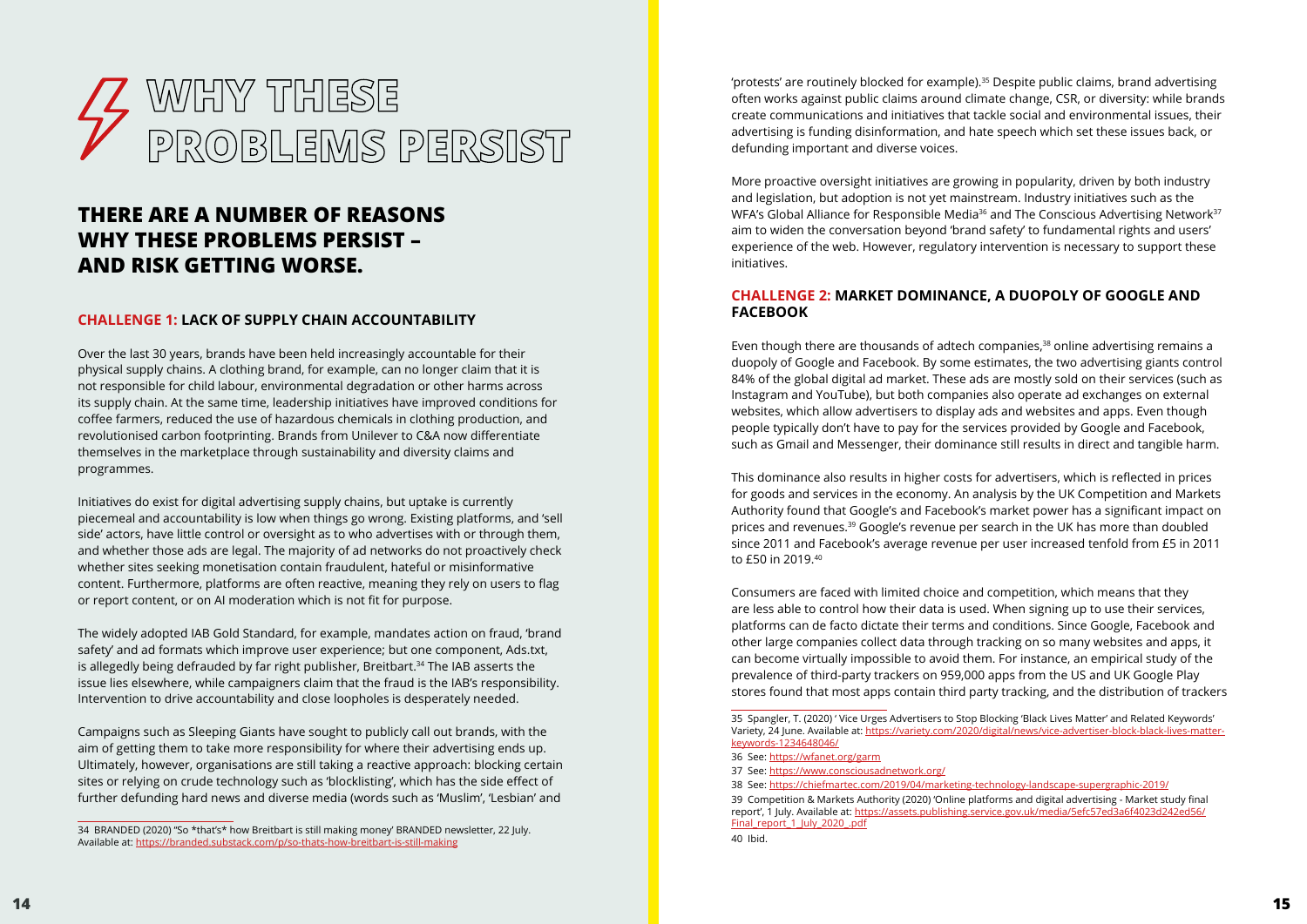is long-tailed, with several highly dominant trackers by Google, Amazon and Facebook accounting for a large portion of the coverage. As we mentioned previously, neither Apple nor Google currently allow owners of smartphones to block third party tracking at the operating system level. Although Apple killing off their advertising ID will reduce the amount of tracking in the medium term<sup>41</sup> (Google are rumoured to be following suit), concerns remain about their access to first party data, which we discuss below.

Entire industries depend on Google and Facebook. The UK Markets and Competition Authority found that intermediaries like Google capture at least 35% of the value of advertising bought from newspapers and other content providers in the UK.42 Changes in traffic as a result of product updates, product tests or errors can make or break entire revenue streams overnight. A 2018 lawsuit alleged Facebook may have knowingly inflated its video metrics for over a year, which led both advertisers and media companies to heavily invest in Facebook video.<sup>43</sup> Facebook has agreed to pay \$40 million to settle charges by advertisers that it overstated the average amount of time users watched video on the platform in 2019.

Another consequence is that access to user data for advertising purposes is very unevenly distributed, with Google and Facebook protected by such strong incumbency advantages that potential rivals cannot compete on equal terms. These include: network effects, economies of scale, and unmatchable access to user data. Google, Amazon and Facebook are also at an advantage when it comes to cookie-based tracking in browsers, because they have unmatchable access to first party user data. First party data is the information that companies collect directly from their audience or customers. It might include: data from behaviours, actions or interests demonstrated across companies' website(s) or app(s), data that companies have in their CRM, subscription data or social data. A result of this skewed distribution is that attempts to limit tracking, such as Google Chrome's plans to ban third-party cookies by 2023, may also strengthen their market position.

for Android revealed that 61% of those tested automatically transferred personal data to Facebook the moment a user opened the app, regardless of whether the user was logged into Facebook or not. This is particularly concerning for medical apps, or apps that collect sensitive information, such as period trackers.<sup>45</sup> Research on websites related to mental health websites in France, Germany and the UK found that popular websites about depression routinely share user data with advertisers, data brokers and large tech companies, while some depression test websites leak answers and test results to third parties.46 Studies of consent mechanisms on websites show that apps and websites frequently collect data for advertising purposes before people are able to provide consent, don't meet the GDPR bar for consent (meaning consent isn't freely given, nor a specific, informed and unambiguous indication of the data subject's wishes), or simply don't ask for consent at all.<sup>47</sup>

#### **CHALLENGE 3: LACK OF ENFORCEMENT OF GDPR**

In theory, GDPR and ePrivacy regulation offer some protection against exploitative data practices in the online advertising industry. In practice, enforcement remains inconsistent throughout Europe, and is lacking.

A key area of concern is the way in which people are tracked on platforms on apps and on websites. An analysis of 5,877 Android apps showed that 40% of apps don't have a privacy policy.44 Research by Privacy International on some of the world's largest apps

In 2020, the Norwegian Consumer Council revealed that the dating app Grindr was sending users' personal data to multiple third parties without their informed consent.48 The report also revealed that these data packages were labelled as originating in the app, effectively revealing users' sexual orientation – a protected characteristic which is illegal to use in advertising – to third parties. This was also combined with location data, IP address and other characteristics. The Norwegian Consumer Council issued complaints to the Norwegian Data Protection Authority on 6 companies, including Grindr. Redress in this situation would have been hard, time consuming and complicated for individuals. In the words of the Norwegian Consumer Council:

#### **"20 months after the GDPR has come into effect, consumers are still pervasively tracked and profiled on apps and have no way of knowing which entities process their data and how to stop them".**

While a lack of compliance is most visible on websites and apps, the underlying problems are systemic. A 2019 update report by the UK's data regulator into adtech and real time bidding, concluded that "the adtech industry appears immature in its understanding of data protection requirements," and identified "systemic concerns around the level of compliance of RTB." Despite these unambiguous words, and some moderate progress, the ICO has decided to pause their investigation into real time bidding and the adtech industry to avoid putting "undue pressure on any industry [during the COVID-19 pandemic]".<sup>49</sup>

[https://www.forbes.com/sites/johnkoetsier/2020/06/29/apple-killed-the-idfa-what-else-dies/#370652e2262f](https://www.forbes.com/sites/johnkoetsier/2020/06/29/apple-killed-the-idfa-what-else-dies/#370652e22) 42 Competition & Markets Authority (2020) 'Online platforms and digital advertising - Market study final report', 1 July. Available at: [https://assets.publishing.service.gov.uk/media/5efc57ed3a6f4023d242ed56/](https://assets.publishing.service.gov.uk/media/5efc57ed3a6f4023d242ed56/Final_report_1_July_2020_.pd) [Final\\_report\\_1\\_July\\_2020\\_.pdf](https://assets.publishing.service.gov.uk/media/5efc57ed3a6f4023d242ed56/Final_report_1_July_2020_.pd)

<sup>41</sup> Koetsier, J (2020) 'Apple Killed The IDFA. What Else Dies?' Available at:

<sup>43</sup> Available at: [https://www.theverge.com/2018/10/17/17989712/facebook-inaccurate-video-metrics](https://www.theverge.com/2018/10/17/17989712/facebook-inaccurate-video-metrics-inflation-lawsuit)[inflation-lawsuit](https://www.theverge.com/2018/10/17/17989712/facebook-inaccurate-video-metrics-inflation-lawsuit)

<sup>44</sup> Han, C., Reyes, I., Feal, Á., Reardon, J., Wijesekera, P., Vallina-Rodriguez, N., Elazari, A., Bamberger, K.A. and Egelman, S., 2020. The Price is (Not) Right: Comparing Privacy in Free and Paid Apps. In Proceedings on Privacy Enhancing Technologies, 2020(3), pp.222-242.

<sup>45</sup> Privacy International (2019) 'No Body's Business But Mine: How Menstruation Apps Are Sharing Your Data', 9 September. Available at: [https://privacyinternational.org/long-read/3196/no-bodys-business](https://privacyinternational.org/long-read/3196/no-bodys-business-mine-how-menstruations-apps-are-sh)[mine-how-menstruations-apps-are-sharing-your-data](https://privacyinternational.org/long-read/3196/no-bodys-business-mine-how-menstruations-apps-are-sh) 46 Privacy International (2019) 'Your mental health for sale', 3 September. Available at: [https://](https://privacyinternational.org/long-read/3194/privacy-international-investigation-your-mental-heal) [privacyinternational.org/long-read/3194/privacy-international-investigation-your-mental-health-sale](https://privacyinternational.org/long-read/3194/privacy-international-investigation-your-mental-heal) 47 Norwegian Consumer Council (2018) 'Deceived by Design'. Available at: [https://fil.forbrukerradet.no/](https://fil.forbrukerradet.no/wp-content/uploads/2018/06/2018-06-27-deceived-by-design-final.pdf) [wp-content/uploads/2018/06/2018-06-27-deceived-by-design-final.pdf](https://fil.forbrukerradet.no/wp-content/uploads/2018/06/2018-06-27-deceived-by-design-final.pdf) 48 Norwegian Consumer Council (2020) 'Out of Control - How consumers are exploited by the online advertising industry', 14 January. Accessible via: [https://fil.forbrukerradet.no/wp-content/](https://fil.forbrukerradet.no/wp-content/uploads/2020/01/2020-01-14-out-of-control-final-version.pdf) [uploads/2020/01/2020-01-14-out-of-control-final-version.pdf](https://fil.forbrukerradet.no/wp-content/uploads/2020/01/2020-01-14-out-of-control-final-version.pdf) 49 See: [https://ico.org.uk/about-the-ico/news-and-events/news-and-blogs/2020/05/ico-statement-on](https://ico.org.uk/about-the-ico/news-and-events/news-and-blogs/2020/05/ico-statement-on-adtech-work)[adtech-work/](https://ico.org.uk/about-the-ico/news-and-events/news-and-blogs/2020/05/ico-statement-on-adtech-work)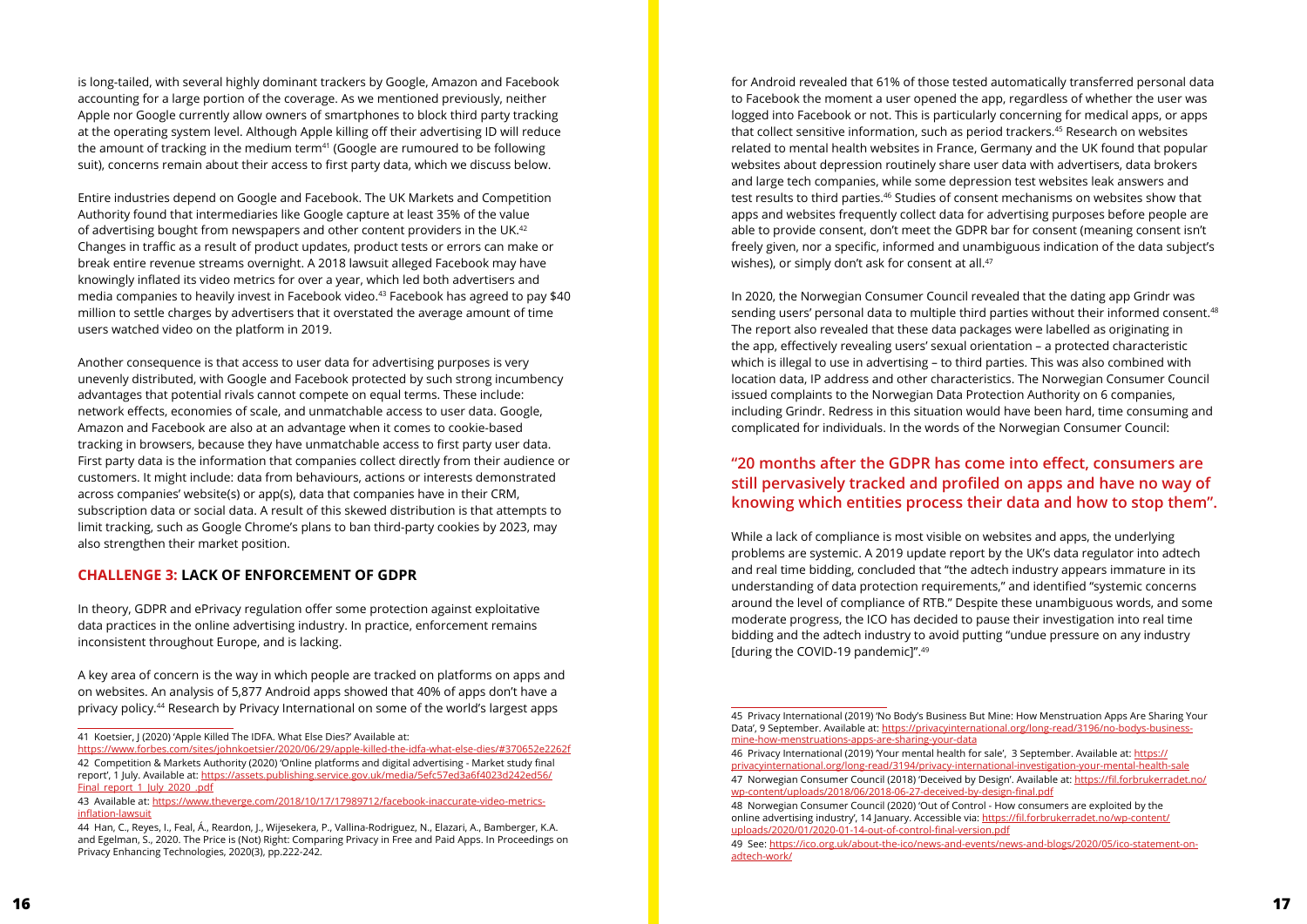According to a recent World Federation of Advertisers (WFA) survey, some kind of audience targeting makes up on average between 60-70% of yearly global digital ad budgets; advertisers expect this number to increase over the next 5 years. However, the upcoming removal of third-party cookie tracking from Google Chrome is set to change the way that tracking works,50 and workaround technologies such as 'device fingerprinting' present serious privacy concerns for the future. As a result of constantly evolving techniques, regulation that is too technology-specific risks lagging behind. For instance, while Real Time Bidding and third-party cookies are subject to regulatory complaints, workarounds such as digital fingerprinting and click-generated IDs already exist.<sup>51</sup>

#### **CHALLENGE 4: EVOLVING TECHNIQUES TO TRACK AND TARGET CONSUMERS**

#### **CHALLENGE 5: IOT AND AI MEANS TARGETED ADS HAVE LEFT THE SCREEN**

The world's largest advertising companies are also among the leading global companies on AI. As a result, it should not come as a surprise that the ways in which companies in the online advertising ecosystem collect and use data is being transformed by technologies such as Artificial Intelligence. Advances in data analytics, as well as machine learning and AI techniques, have made it possible to derive, infer and predict sensitive information from sources of data that aren't ostensibly sensitive at all. For instance, emotional states – such as confidence, nervousness, sadness and tiredness – can be predicted from typing patterns on a computer keyboard.<sup>52</sup> The very same techniques have made it easier to de-anonymise data and to identify unique individuals from data about their behaviour across devices, services and even in public spaces.53 Such profiles may allow users of the data to infer highly sensitive details that may or may not be accurate and that can be inaccurate in ways that systemically mischaracterise or misclassify certain groups of people.

data collected from in-store Wi-Fi. AI techniques like face recognition provide a whole new spectrum of possibilities for data collection in shops. Retailers are already linking facial recognition to loyalty programs,<sup>54</sup> for instance, while Amazon has tested a retail store without check-out.<sup>55</sup>

Another emerging technology – which will only increase the urgency of the problems we have described in this submission – is the Internet of Things. Personal home assistants, such as Google Home, Amazon Echo and Smart TVs have brought digital advertising into the home. With the help of first-party data from streaming services and traditional TV providers, for instance, advertisers can now target specific consumers through their TVs. The 'always-on' nature of Internet of Things (IoT) devices, which often do not have a screen, means that the ways in which ads are targeted and the kinds of data that flows into them risks becoming even more obscure. In offline retail environments already collect data that is merged with data in online advertising, such as loyalty card data, or

All of these developments mean that the existing problems with digital advertising will increasingly enter traditionally offline spaces. We urgently need interventions to prevent data exploitation, stem a lack of accountability, render opaque supply chains transparent, halt discrimination and regulate growing market dominance.

### **CHALLENGE 6: A LACK OF SYSTEMS THINKING**

Advertising is the business model underpinning our online spaces. With that great power should come great responsibility. However, the development and governance of the role advertising plays in shaping online spaces is being left to industry to decide on and to police. Legislative interventions are piecemeal, unenforced in many instances, and lack an understanding of the role that advertising can play in the development of safe and citizen-focused online spaces. Only by considering the development of our online space in the same ways as we think of our offline ones – as something to be carefully stewarded, protected and planned – will we be able to make decisions regarding the responsibilities of the various actors involved in the funding and development of our online world. Systems thinking will be essential to avoiding further, greater online harms being created and suffered by citizens at the hands of tech companies.

<sup>50</sup> Google (2020) 'The Privacy Sandbox'. Available at: [https://www.chromium.org/Home/chromium-privacy/](https://www.chromium.org/Home/chromium-privacy/privacy-sandbox) [privacy-sandbox](https://www.chromium.org/Home/chromium-privacy/privacy-sandbox)

<sup>51</sup> Digiday (2019) 'WTF is Device Fingerprinting?' Available at: [https://digiday.com/marketing/what-is](https://digiday.com/marketing/what-is-device-fingerprinting/)[device-fingerprinting/](https://digiday.com/marketing/what-is-device-fingerprinting/)

<sup>52</sup> Epp, C., Lippold, M. and Mandryk, R.L., 2011, May. Identifying emotional states using keystroke dynamics. In Proceedings of the sigchi conference on human factors in computing systems (pp. 715-724). 53 De Montjoye, Y.A., Hidalgo, C.A., Verleysen, M. and Blondel, V.D., 2013. Unique in the crowd: The privacy bounds of human mobility. Scientific reports, 3, p.1376.

<sup>54</sup> Pearson, B. (2018) '3 Ways Retailers Can Use Facial Recognition To Create Better Experiences' Forbes, 15 March. Available at: [https://www.forbes.com/sites/bryanpearson/2018/03/15/3-ways-retailers-can](https://www.forbes.com/sites/bryanpearson/2018/03/15/3-ways-retailers-can-use-facial-recognition-to-)[use-facial-recognition-to-express-better-experiences/#246adc061766](https://www.forbes.com/sites/bryanpearson/2018/03/15/3-ways-retailers-can-use-facial-recognition-to-) 55 Devin Coldewey, D. (2018) 'Inside Amazon's surveillance-powered, no-checkout convenience store' Techcrunch, 21 January. Available at: [https://techcrunch.com/2018/01/21/inside-amazons-surveillance]( https://techcrunch.com/2018/01/21/inside-amazons-surveillance-powered-no-checkout-convenience-store)[powered-no-checkout-convenience-store/]( https://techcrunch.com/2018/01/21/inside-amazons-surveillance-powered-no-checkout-convenience-store)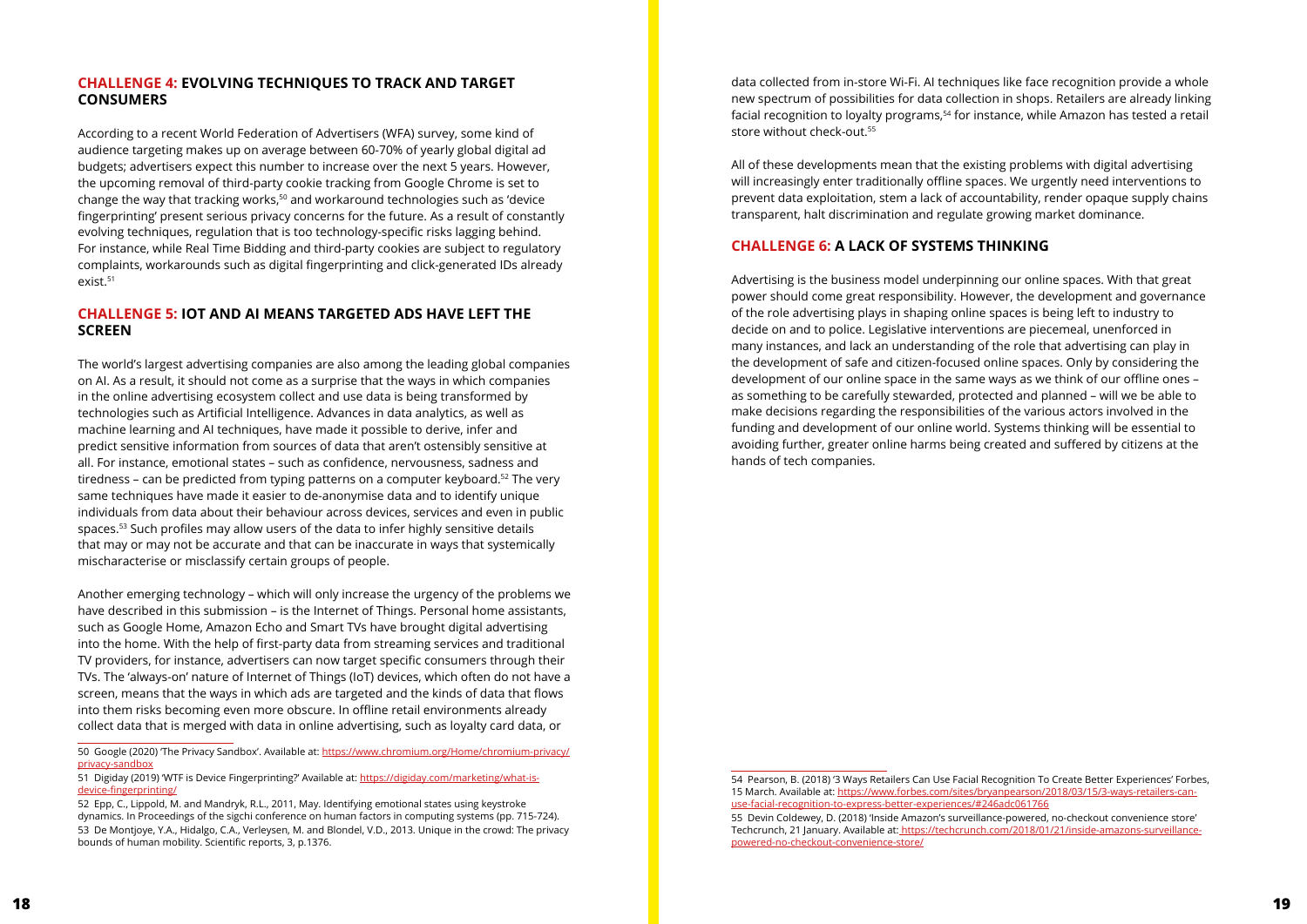**Tackling the broken online advertising ecosystem requires a bold and long-term vision for how Europe can transition towards alternative internet business models that respect fundamental rights, and allow for more competition and innovation while ensuring the web remains open and free.** 

Paving the way towards an alternative is more than a moral imperative, it is also of great strategic importance for the European digital market. As long as European companies are trying to play catchup to the US model of surveillance capitalism, they will lag behind.

We urge the Commission to reject the idea that Europe's digital transformation follows a natural, predetermined path. Instead, the most important – and urgent – question for the current Commission to ask is: what does Europe want to transform towards? Is it a digital Europe that is premised on the exploitation of people's data? Or one that protects fundamental rights, empowers creators and promotes alternative business models for online content?

#### **PRACTICAL STEPS TO REDUCE HARM**

Until Europe has articulated this alternative vision and begins working towards it, we believe there is an urgent need to take immediate steps to reduce the harm caused by the online advertising ecosystem as we know it today.

We notice with some concern that a number of legislative proposals that are part of the Commission's ambitious plans for regulating tech<sup>56</sup> either directly address some aspect of online advertising or have some indirect effect on the ecosystem as a whole. We are concerned that this piecemeal approach risks creating inconsistent rules, while failing to address the fundamentally broken core of the online advertising ecosystem as it exists today.

Before we proceed to some more concrete recommendations for each of these ongoing proposals, we would like to expand on four key objectives that we believe all future regulation of the online advertising ecosystem should follow:

<span id="page-10-0"></span>

#### **Step 1: Limit and reduce the overall amount of data in the system**

Online advertising as we know it today is based on the premise that everything we say or do online can – and should – be turned into data that is profiled and mined for advertising purposes. This vision is fundamentally incompatible with fundamental rights. As we move towards ever more connected online and offline spaces, this vision is becoming a real threat to democracy, as it reduces the spaces in which people can meet, organise, speak – or simply be – without their behaviours, movements and words being tracked. This is especially problematic when we consider the way that traditionally offline worlds and online worlds are colliding. The smart cities of the future must respect human beings as citizens as well as consumers.

Yet, as it stands, the onus is almost entirely on users of technology to tweak confusing – and frequently hidden – privacy settings, or make choices about cookies in pop-ups that are designed to nudge people into giving their consent. A key solution to reducing the overall amount of data in the system is to enforce GDPR and make opt-in the default everywhere. We need system-level requirements that communicate people's choices once and for all, and that stipulate 'do not track' by default. More concretely, this means system-level settings on mobile operating systems and browsers. It stands testament to the vested interests of dominant players that it is not currently possible to entirely opt out of third-party advertising tracking on either of the two major mobile operating systems. If the Commission wants to tackle the worst effects of the broken advertising ecosystem, forcing dominant players to offer better defaults would be lowhanging fruit with far-reaching consequences for fundamental rights in Europe.

#### **Step 2: Force greater transparency and accountability on the adtech system**

For consumers, this lack of transparency means that they cannot understand who is collecting data about them for advertising purposes, how this data is used, who it is being shared with and whether this data is being processed or used to target them unlawfully. The harm that this causes is most evident in political ads, which are still displayed with insufficient information about how and why a user has been targeted and by whom.57 When consumers encounter an ad or sponsored content that is either harmful, or in violation of a platform's own policies, reporting mechanisms are often limited. Crucially, there is no feedback on what happens after an ad has been reported, how many reported ads are taken down, or how effective screening is before an ad goes online. Since there are currently no ad libraries for non-political ads, it is impossible to understand how exactly scammers operate – and where.

For brands and publishers, this lack of transparency and accountability creates considerable risks, including losses to fraud, the inadvertent funding of hate speech, disinformation and other brand-unsafe content, and revenue loss through the 'adtech tax' described above. Greater transparency would allow advertisers to take greater

<sup>56</sup> e.g. the Digital Services Act, the European Democracy Action Plan, planned regulation of AI

<sup>57</sup> Scott, M (2019) 'Facebook transparency effort fails to stop shady political ads', POLITICO, 25 July. Available at: [https://www.politico.eu/article/facebook-political-advertising-transparency-register-elections-](https://www.politico.eu/article/facebook-political-advertising-transparency-register-elections-2020-)[2020-digital-campaign/](https://www.politico.eu/article/facebook-political-advertising-transparency-register-elections-2020-)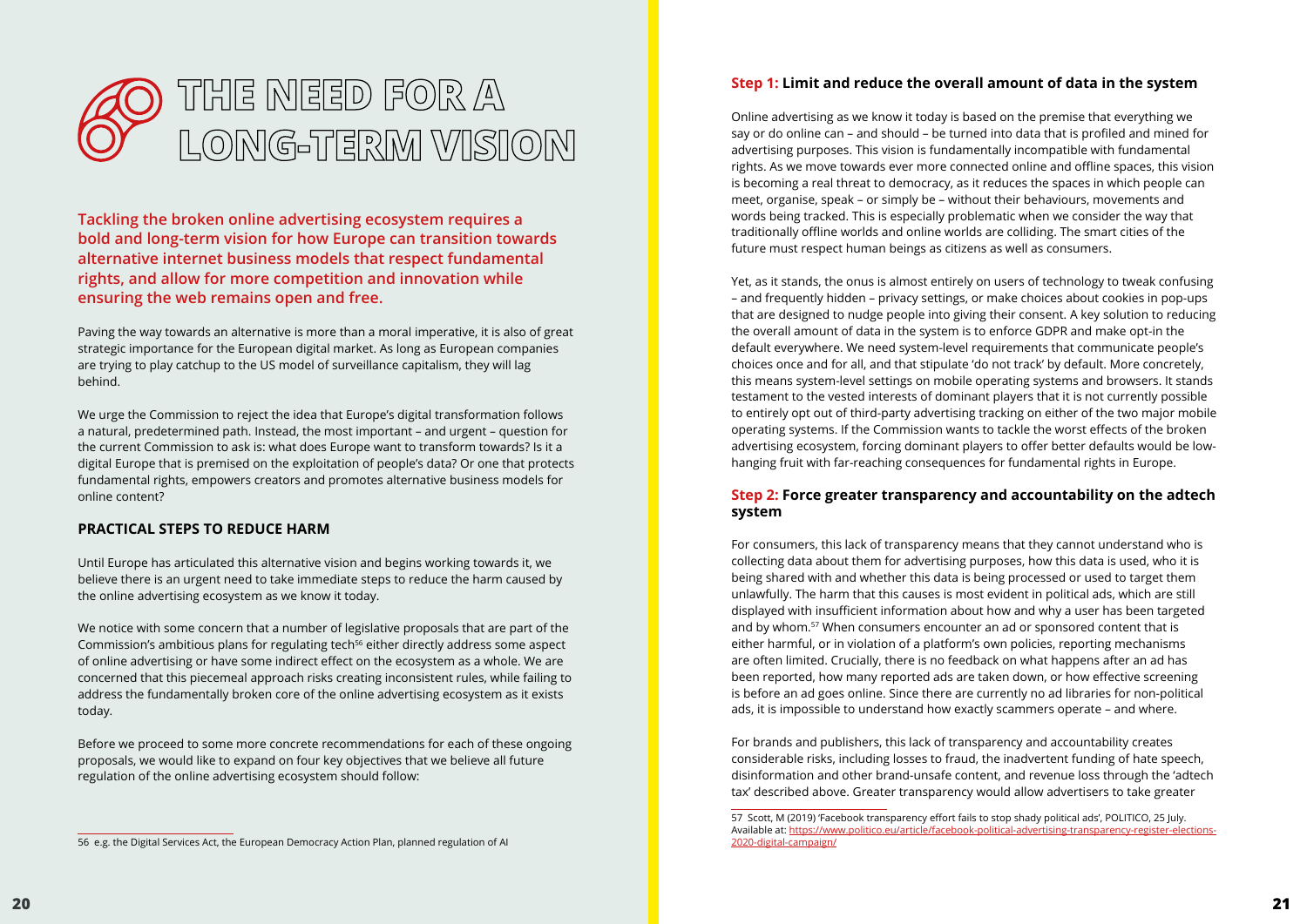<span id="page-11-0"></span>control of their supply chain as well as reducing fraud and increasing effectiveness and accountability.

For regulators, this lack of transparency makes enforcement particularly challenging. Journalists and everyday users play an important role in uncovering harmful sponsored content and ads, but this ad hoc approach leaves those who profit from these ads largely off the hook.

As important as it is to reduce the overall amount of personal data in the system, we recognise there can also be instances of tension between limiting personal data and transparency and the accountability of the system as a whole. In other words: as important as privacy is in addressing the harms caused by the online advertising ecosystem as we know it, it is just one of many objectives that regulation and enforcement should aim towards. That's why a precondition of any enforcement is greater transparency and accountability of the ecosystem as a whole.

For each ad that people encounter, individuals need to be able to understand how they have been targeted, by whom and why. This requires comprehensive ad libraries, not just for political ads, but for all ads.

#### **Step 3: Tackle market dominance so that more money reaches content producers and publishers**

As long as dominant players are protected by strong incumbency advantages, none of the objectives mentioned above can be accomplished. As the UK Competitions and Market Authority remarked in their final report on Online platforms and digital advertising:

**"The concerns we have identified in these markets are so wide ranging and self-reinforcing that our existing powers are not sufficient to address them. We need a new, regulatory approach – one that can tackle a range of concerns simultaneously, with powers to act swiftly to address both the sources of market power and its effects, and with a dedicated regulator that can monitor and adjust its interventions in the light of evidence and changing market conditions."**

We urge the Commission to prioritise the online advertising ecosystem in its work on competition in the tech industry and pay special attention to digital advertising when considering new mergers and acquisitions.

**Step 4: Consider interventions that protect our online commons, create and protect non-commercial spaces in both online and blended online/offline environments, and facilitate civil rights**

Considering the online domain as a whole and committing to a vision for the future of the web is key to bringing about systemic change. Just as planning and environmental laws protect our offline commons, so we need laws which define, protect and nourish our online ones so that humanity can thrive through technology. Rather than persist with reactive action, solving issues as they arise, this approach can create principles which will drive the development of the web.

#### **RECOMMENDATIONS**

#### **How the Commission's regulatory agenda can address the online advertising ecosystem**

Our recommendations above comprise four key objectives that any regulatory agenda tackling the online advertising industry will need to consider. Below, we will make more concrete recommendations for ongoing regulatory initiatives:

#### **GDPR enforcement and ePrivacy**

Given that systemic problems with the online advertising ecosystem are at the core of some of the most challenging problems for technology, democracy and society today, the Commission should prioritise the enforcement of GDPR and similar, pre-existing regulations that already offer some protection from fundamental rights violations, data exploitation and discrimination.

We urge the Commission to:

- ensure that DPAs, consumer protection authorities, equality bodies and human rights monitoring bodies are sufficiently trained and funded to monitor and enforce existing legislation in light of new challenges posed by emerging technologies;
- work with Member States to ensure the much-needed reform of Europe's ePrivacy legislation to strengthen privacy and security of electronic communications in the online environment.

#### **AI White Paper**

Given that the world's largest advertising companies are also among the leading global companies on AI, it is more than regrettable that the proposed scope of the AI White Paper leaves out high-risk applications of AI in the advertising industry.

We strongly recommend that the Commission:

- includes 'high-risk' applications of AI in 'low-risk' sectors in the definition of 'highrisk' AI;
- conducts a comprehensive review of applicable existing legal frameworks and identify places requiring updates, with an urgent focus on non-discrimination legislation;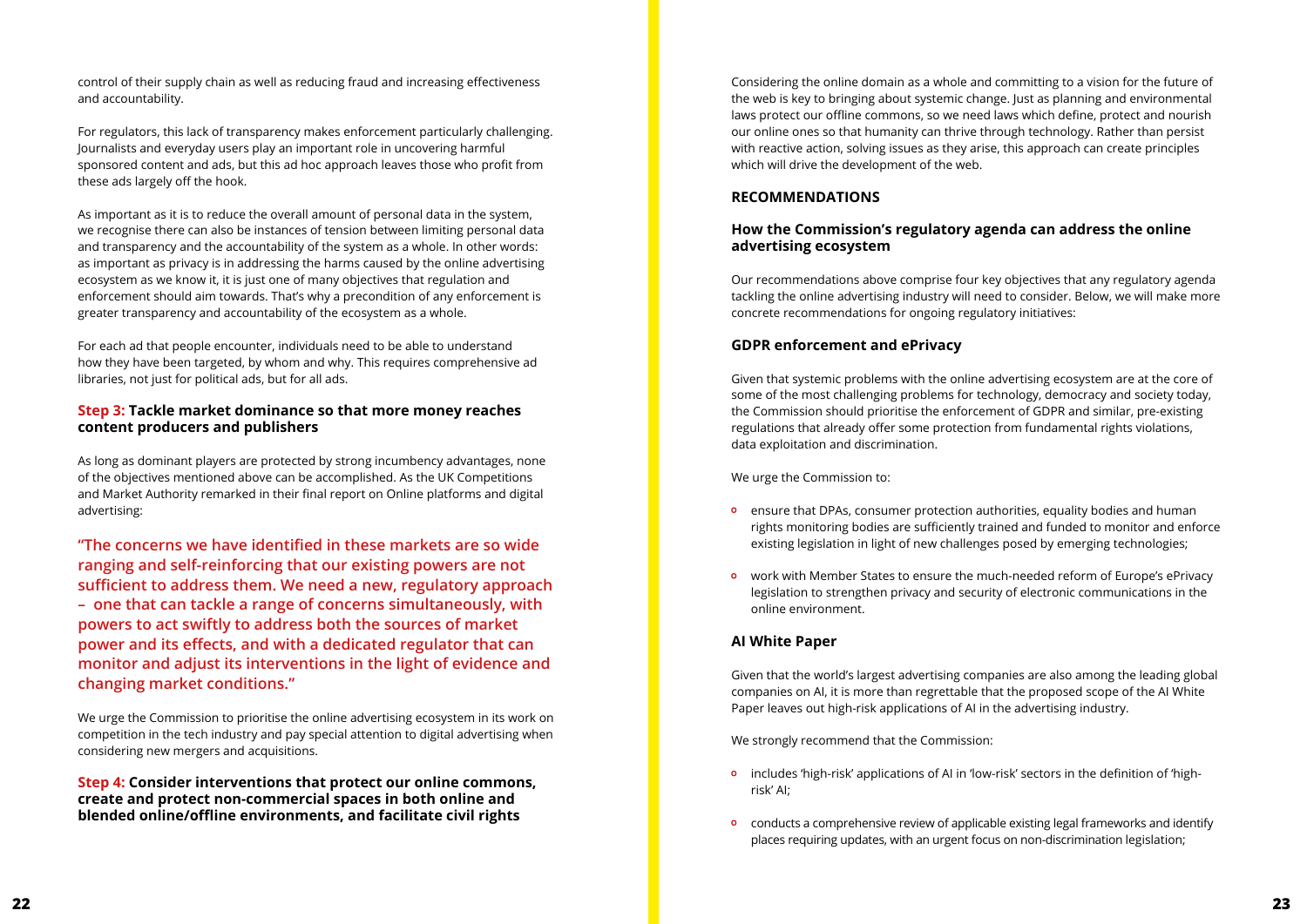- bans the use of biometric data in ad targeting,58 including facial recognition;
- outlines measures for monitoring and reassessing the appearance of 'unknown unknowns' which may endanger fundamental rights, before and during AI implementation;
- publishes its risk assessment framework for public scrutiny;
- considers climate change mitigation as part of its AI implementation programme.

#### **Digital Services Act**

The Digital Services Act aims to shape the future rulebook for digital services. Users' safety and respect for their fundamental rights, in particular their freedom of expression, must be systematically guaranteed.

We urge the commission to force transparency and accountability through the adtech system by:

- Requiring all advertisers and ad networks to:
	- publish ad libraries in the public interest. These should contain all ads, not just political ads and must come with APIs that are straightforward to use;
	- publish site lists in the public interest, as per the Sleeping Giants amendment of the Project de Loi Avia in France;<sup>59</sup>
	- tackle ad fraud as a legal requirement, with ad networks and exchanges required to act and report on the measures they take.
- Requiring platforms and ad networks to:
	- mandate advertiser identification upon placement of all ads which will appear within the EU;
	- proactively screen site and ad content for illegalities, dehumanising language, other hate speech (as defined by the UN in its Rabat Plan of Action<sup>60</sup> and the Camden Principles),<sup>61</sup> fraudulent behaviour and disinformation before it is considered for monetisation or placement;
	- continue to periodically screen site and ad content for hate speech, fraudulent behaviour and disinformation, removing offending content and ads within 7 days;
	- adopt a broad definition of political ads that recognises the political nature of all advertising;

communities which they serve, with particular attention to non-English content

- Requiring platforms to:
	- 'detox' their recommendation algorithms by deprioritising content containing disinformation and hate speech, particularly where it relates to public health, marginalised communities and climate change;
	- invest in human moderators in a full range of languages for the countries and and languages;
	- reveal and report on their content moderation policies, and provide evidence for Including:
	- how much illegal or harmful content was found and removed;
	- what communities it affected and how those communities were consulted within the removal process;
	- how much illegal or harmful content was monetised, for how long, and how much was made by the offending organisation.

audit by diverse, independent auditors who represent the affected communities.

#### **DEMOCRACY ACTION PLAN (DAP)**

The Democracy Action Plan seeks to address and mitigate the risks and harms posed by online platforms, with a particular focus on misinformation, political advertising and media plurality.

We recommend that the Commission:

- adopt a broad definition of political ads that recognises the political nature of all advertising;
- strengthen and enforce all transparency requirements for all ads;
- limit the invasiveness and sophistication of micro-targeting of political content, including those based on sensitive criteria, and in respect of data protection rules;
- expand transparency requirements to non-political ads;
- require political parties to disclose their campaign finances broken down by media outlet;
- legislate so that all paid-for political adverts can be viewed by the public;
- give an existing body the power to regulate political advertising content or create a new one to do so;
- require all factual claims used in political adverts to be independently substantiated;
- demand compulsory imprints or watermarks to show the origin of online adverts:<sup>62</sup>
- implement rules to limit targeted political content on election days and during the runup.

<sup>58</sup> See: <https://digitalfreedomfund.org/taking-police-tech-to-court/>

<sup>59</sup> See: <https://branded.substack.com/p/frances-new-sleeping-giants-law>

<sup>60</sup> See: [https://www.ohchr.org/Documents/Issues/Opinion/SeminarRabat/Rabat\\_draft\\_outcome.pdf](https://www.ohchr.org/Documents/Issues/Opinion/SeminarRabat/Rabat_draft_outcome.pdf)

<sup>61</sup> [https://www.article19.org/data/files/pdfs/standards/the-camden-principles-on-freedom-of-expression](https://www.article19.org/data/files/pdfs/standards/the-camden-principles-on-freedom-of-expression-a)[and-equality.pdf](https://www.article19.org/data/files/pdfs/standards/the-camden-principles-on-freedom-of-expression-a)

<sup>62</sup> See: <https://reformpoliticaladvertising.org/>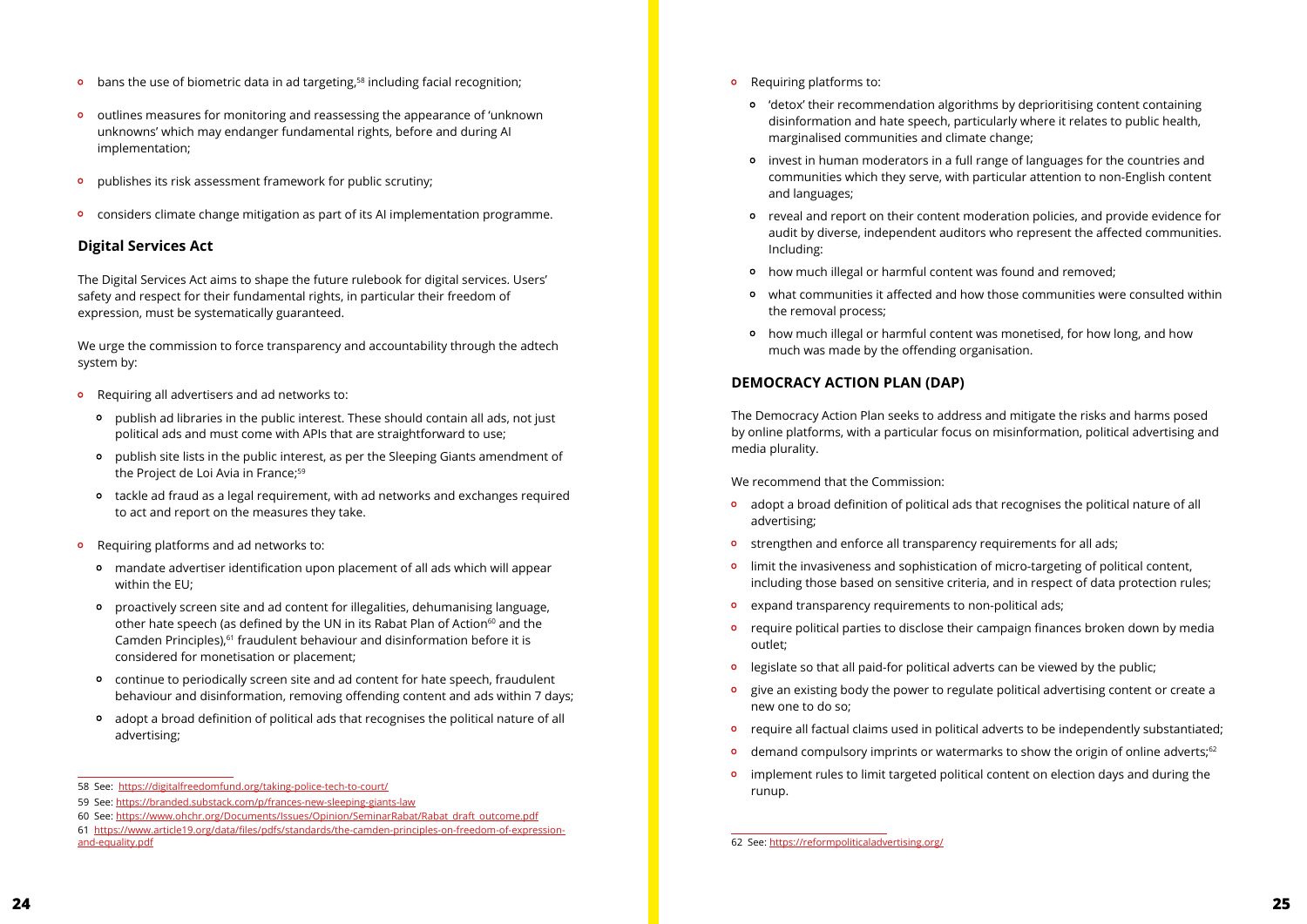<span id="page-13-0"></span>We recommend that EU Member States:

**•** ensure that rules for online political advertising match those for offline political advertising on traditional media (e.g. press, television) in the context of local, national or EU elections.

#### **Competition**

So long as dominant players are protected by strong incumbency advantages, none of the objectives mentioned above can be accomplished.

We therefore urge the Commission to:

**•** adopt a new, regulatory approach – one that can tackle a range of concerns simultaneously, with powers to act swiftly to address both the sources of market power and its effects.

#### **Integration with planning & other legal agendas**

Finally, with the advent of 'smart cities' and the IoT, digital and offline environments are merging. While this offers huge opportunities, legal measures must be taken to ensure that fundamental rights are upheld in these spaces, and that online precedents are not automatically exported to these emergent environments. This can be done by:

- following the 'Precautionary Principle' for new advertising technologies which involve smart cities and the IoT;
- ensuing that existing planning laws around provision of public space apply to these new environments and are not usurped by online precedents;
- promoting through funding or other initiatives the development of nonadvertising models of funding for content creators.



## **CONCLUSION**

**The online advertising market is already characterised by a handful of dominant players that reap the vast majority of its benefits. Due to their market dominance, these players can de facto dictate their terms and conditions to users. The effects of the COVID-19 pandemic will likely exacerbate these problems: While the European economy is set for a record recession, all large tech companies have been racking up acquisitions and strategic investments, hunting for deals at the fastest rate in years.63 The tech sector, and dominant tech companies whose business model is based on online advertising in particular, are poised to emerge stronger than ever before. We need strategic interventions which tackle the system over individual issues, and which take account of the ever-evolving nature of humanity's interactions with the digital world.**